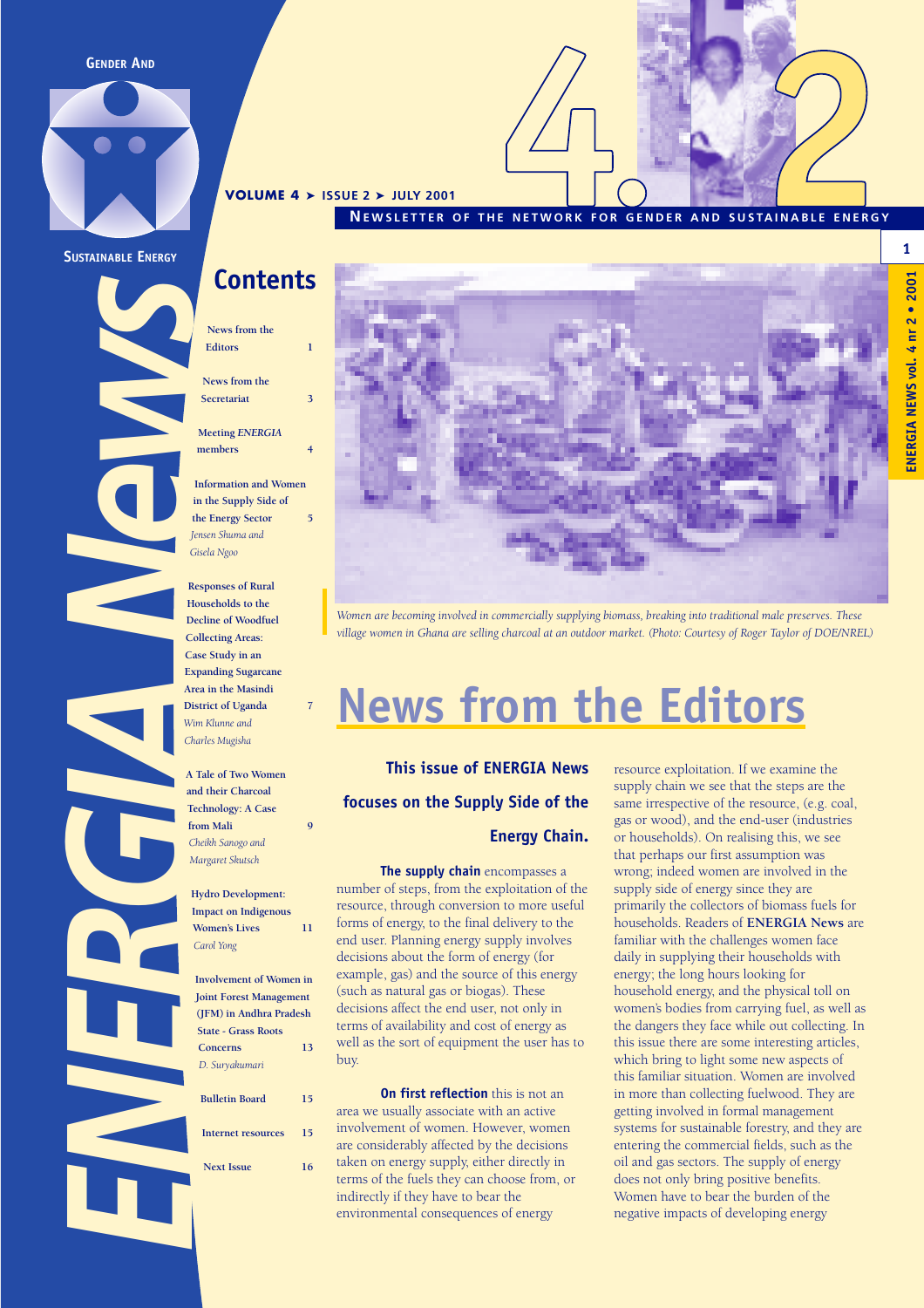resources, such as the loss of traditional rights. What this issue highlights is the need for case studies and research. The findings challenge our conventional ideas about what women do, and help us realise that we need to tailor our support to them in a manner that matches reality and not our perceptions.

#### **Involving Women in Managing Wood Energy Supply**

**Forests provide both** traditional and commercial products, and are the sources of energy fuels on which women are highly dependent. However, forest stocks are facing serious depletion due to over exploitation and land clearance to increase farmland. As a consequence, numerous areas of the world have been suffering from fuelwood shortages and we are all familiar with the impacts that this has had on women's lives – the many hours they have to walk carrying heavy loads. Over the years, different strategies have been tried to preserve the forests, to ensure some level of sustainable production. Unfortunately, these have not been successful. One of the key factors identified in such unsuccessful conservation has been the lack of participation by stakeholders, particularly the local community, in determining policies and involvement in forest management.

**During the 1990s** there emerged interesting approaches for how to organise the management of forests involving the community. However, these were not always successful. Why not? Because only half of the community was involved: the male half. Experience has shown that you cannot have sustainable forest management without considering the needs of the women who are the main users of the forests. How do the men feel about this? Do they resist women's involvement? The article by Suryakumari, which describes a Joint Forest Management approach in India, in which women are involved in the management committees, has some surprising findings. The village men were supportive of women's involvement; it was men from the other stakeholders groups who were resistant.

#### **Women as Commercial Charcoal Suppliers**

**Women are also** becoming involved in commercially supplying biomass, breaking into traditional male preserves such as charcoal production. In Mali, 60% of charcoal producers are women. Such women have access to a lucrative business, which is important for supporting their families. The article by Sanogo and Skutsch describes a project in Mali that aims to provide the women with a more efficient technology, and so increase their incomes as well as reducing the environmental impacts of tree felling. This project seems to have all the right elements: low cost technology, orientated towards income generation, women are involved in the development of the technology, low cost loans – yet not all women charcoal makers participate. Sanogo and Skutsch give us some insights into the reasons why not. It is a good lesson in not treating women as a homogenous group – even poor rural women.

#### **Women in the Oil and Gas Sector**

**Although women play** an important role in the traditional energy sector, they continue to be under-represented in the conventional energy sectors of oil, gas, coal and electricity. The use of these energy sources considerably impacts on women's lives and it is important that women are represented in the decision-making processes. Trying to get more women into these sectors requires a change of attitude and cultural practices. Women professionals often feel isolated; **ENERGIA News** 2.3 carried an article on a project in the Oil and Gas Sector in Pakistan, supported by the Canadian International Development Agency (CIDA), which aimed to overcome the challenges women face when entering new job areas. In this issue we read about how CIDA are supporting initiatives to tackle gender issues in the Central American Electricity Sector. The

experience gained indicates that gender equality policies require patience, persistence and interventions that are strategic, integrated and cumulative, in order to get the required results. Networking has proved important for the women in the sector, sharing information and experiences on a wide range of issues including dealing with job losses arising from sector reform.

#### **Negative Supply Side Impacts on Women**

**Although women stand** to benefit from the supply of energy, they can also be adversely affected by energy production. There are well-recorded health impacts such as those from nuclear power accidents, and there are negative social, cultural and economic impacts from the exploitation of natural resources to produce energy. Carol Yong graphically tells of the plight of indigenous women in Malaysia whose communities are relocated and their traditional ways destroyed so that the urban areas can benefit from electricity generated from large hydro schemes. While the women loose many benefits, there are gains, especially from having active roles in campaigning against the dams which has clearly led to the women's empowerment.

#### **Information: A Strategic Weapon to Aid Women's Greater Participation in the Energy Supply Side**

**How can women** play a greater role in determining choices about energy supply? Ngoo and Shuma in this issue show that information about energy resources and technology options is a key factor. However, the collection and delivery of the information needed for making choices about energy supply is challenging due to differing education levels, disorganised information, and deficiencies in energy policies. This requires a range of approaches to meet the information requirements of women with varying education levels and in a range of functions. Women professionals need information in alternative forms to women in the community who want to participate in decision-making on energy supply choices. The provision of such information can use very sophisticated technology, as we see in the article by Klunne and Mugishu where satellites can provide information about changes in wood supply, or it can be on the more traditional printed page. As an example, UNIFEM have made a start towards providing women with information about energy with their series of books (see the review in **ENERGIA News** 3.3). Women need to know where to go to acquire knowledge, resources, skills, as well as efficient technologies. The message is that information empowers women! ■



◆ Mr. E. N. Sawe has been the Executive Director of the Tanzania Traditional Energy Development and Environment Organisation (TaTEDO) since 1997. He has an MSc in Engineering and several specialised certificates and training diplomas in Renewable/Rural energy technologies, practices and policy-related issues. He has over 15 years of

experience in this field. He can be contacted at: **TaTEDO, P.O. Box 32794, Dar es Salaam, Tanzania; Tel: +255.(0)22.2700771/2700438, Fax: +255.(0)22.2774400, Email: tatedo@raha.com or sawehot@hotmail.com, Website: www.see-net.co.tz**



◆ Joy Clancy's biodata has been published in **ENERGIA News** 4.1. For her contact details, please refer to page 16.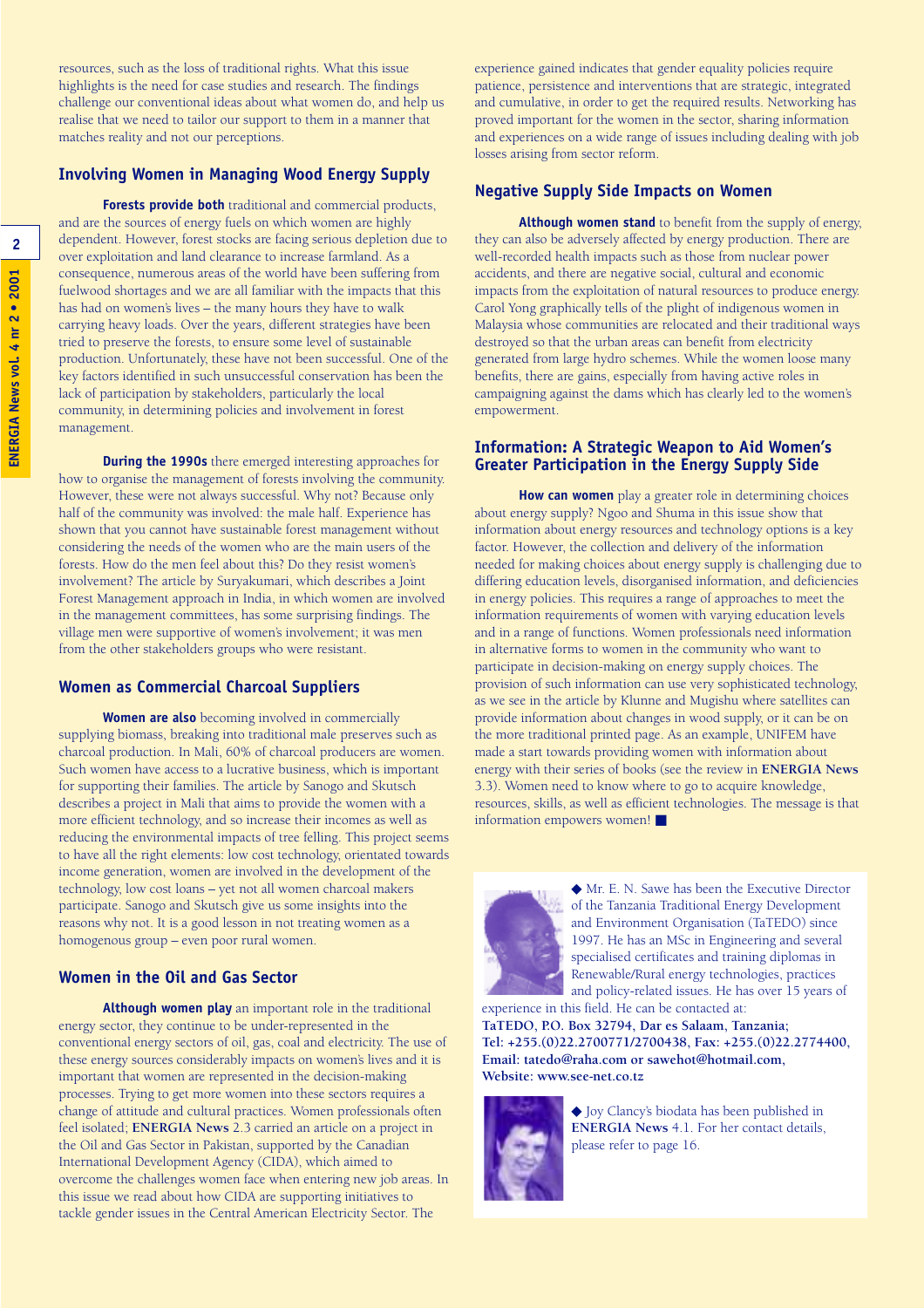

# **News from the Secretariat**



#### *Sheila Oparaocha ENERGIA Coordinator*

#### *ENERGIA***'s Activities in Africa**

*ENERGIA***'s current major** focus is on networking and capacity-building on gender and energy at the *national* and *regional* levels. Africa has been a priority region for implementation of these initiatives.

**In March 2000**, after national consultations, an Africa regional workshop for NGOs, research institutions and governments was held in Nairobi, Kenya. It was organised by *ENERGIA* in collaboration with the Environmental Liaison Centre International (ELCI), UNIFEM and Winrock International with financial support from DGIS. The workshop concluded with the:

- identification of three sub-regional focal points: the Minerals and Energy Policy Centre (MEPC) for Southern Africa, Friends of the Environment (FOE) in Nigeria for Western Africa, ENDA Tiers-Monde as focal point for Francophone Africa. An Eastern African focal point is to be identified;
- nomination of ELCI as the co-ordinator of the regional network with a mandate for one year; and
- adoption of an Action Plan for women and sustainable energy in Africa.

It was agreed that ELCI, in conjunction with the sub-regional focal points, would develop the Terms of Reference and a fund raising proposal for the implementation of the regional network. The draft version of the proposal is finalised and is being circulated for comments. The sub-regional and national networks were encouraged to translate the Action Plan into project activities, with support from the Secretariat.

**Based on criteria** endorsed by the *ENERGIA* Support Group members in Africa, twelve proposals are being implemented with support to assist focal points with some of the start-up costs.

The activities at the national level are supporting development of:

- **Kenya:** proposal to implement interventions to increase women's participation in energy and energy technology use for commercial purposes.
- **Zimbabwe:** proposal to support the production of case studies demonstrating models of "good practice".
- **Swaziland:** workshop to discuss the involvement of women in the design and use of energy technology, and hence provide input into the ongoing energy policy formulation process. Teachers will

be a particular target group for participation.

- **South Africa:** developing strategies and action plans that will galvanise the incorporation of gender and energy issues in energy policy and planning in South Africa.
- **Nigeria:** plan of action for undertaking pilot projects in selected rural areas, for training in energy conversion technology and energy needs of post harvest machinery, and to advocate for gender to be included in the national energy policy.
- **Senegal:** to initiate networking activities amongst local networks around the theme of gender and energy.
- **Ghana:** proposal for a pilot project for promoting women as energy entrepreneurs.
- **Tanzania:** members' directory and profiles, conducting a Steering Committee Meeting and soliciting funds to further develop the network.
- **Lesotho:** workshop on the situation of women, energy and household management; and appropriate energy technologies for Lesotho; including health issues pertaining to the use of biomass and other available forms of energy.

and at the sub-regional level:

- **Southern Africa:** the preparation of three papers on gender and climate change, regional environmental change and its effects on wood fuel availability, and the gender differentiated impacts of rural electrification programmes. These papers are aimed at influencing the agenda of the World Summit on Sustainable Development in 2002.
- **Western Africa:** workshop designed to facilitate the development of action plans focusing on capacity building, communitybased activities and information sharing on gender, energy and food security.

#### **Building Women's Capacity in the Energy Sector in Africa**

*ENERGIA* **is supporting** one of the priority needs identified in the Action Plan, a capacity building programme within the energy sector in Africa that will contribute to the development of a critical mass of leaders to change the policies, programmes and practices that affect women and energy. To facilitate this process, *ENERGIA* has investigated what gender training has already taken place in the energy sector, and which African institutions have carried out such training or have the capacity needed. Inputs

for this process were solicited from a Technical Advisory Group that consisted of people active in the African energy sector, representing NGOs, the private sector and government. Currently *ENERGIA* is collaborating with Winrock International in a programme financed by the US DOE that will work towards modifying existing gender training modules to reflect the specific challenges of institutionalising gender in energy and finance institutions.

#### **Support to Advocacy Initiatives of the Gender and Energy Network in Africa**

**In response to** the need identified at the regional workshop to mainstream gender in energy policy and plans, *ENERGIA* has broadened its activities to support advocacy initiatives at the national and regional levels, advocacy activities of network members at international energy meetings, and the development of concept papers on gender and energy in Africa. This has cumulated in activities such as:

- the participation of the WEDS Development Services, the focal point for the gender and energy network in Zimbabwe (GENEZ), in the Women in Energy Ministerial Meeting in December 2000.
- the preparation of a background paper by MEPC on gender and energy issues from a Southern perspective for use as input to International Expert Workshop on Gender Perspectives for the Earth Summit in January 2001.
- partnering with ENDA Tiers Monde in mainstreaming gender into the energy negotiations at the ninth session of the Commission on Sustainable Development (CSD9) in April 2001.
- the participation of the ELCI in the multidialogue session at CSD9 and at CSD10 in May 2001.
- inputs by Dr Joy Clancy on behalf of *ENERGIA* members to the case study publication developed by the UNDP Energy and Atmosphere Programme: "Generating Opportunities: Case Studies on Energy and Women".

#### **The Way Forward**

**These are clearly** exciting times for gender and energy in Africa, with networking activities starting up to provide support and exchange ideas, and consultations being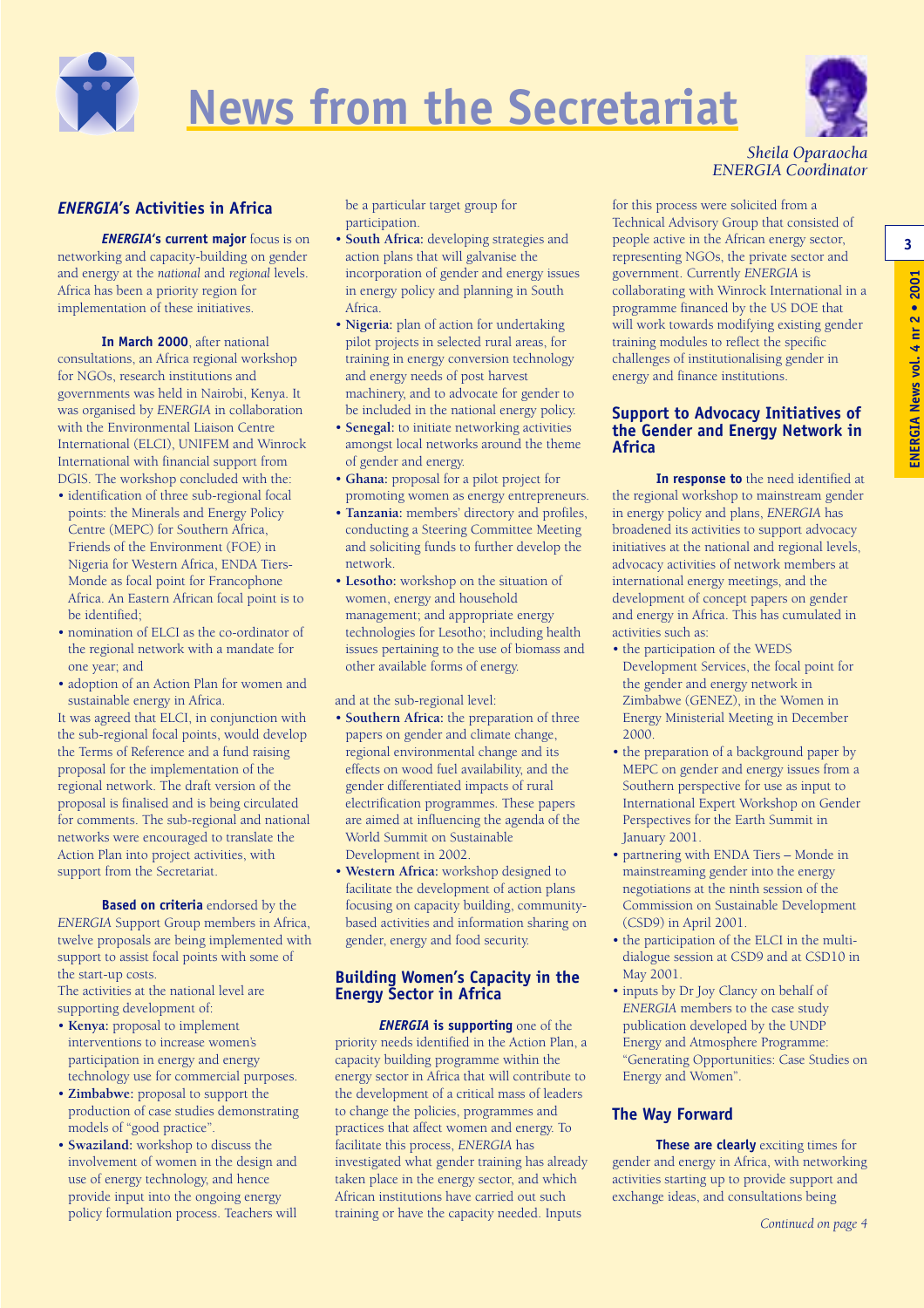*Mary, you are the General Manager of the Petroleum Institute of East Africa. How did you achieve this when you hardly ever come across women in the petroleum sector in Africa?*

After 16 years in the petroleum sector as a Senior Executive with Esso, I felt that I needed to expand my horizons and income potential by venturing out as an entrepreneur. The petroleum sector in Kenya was liberalised in October 1994 and the government actively encouraged indigenous people to move into this sector. As most petrol stations are located in the metropolitan areas, I saw a business opportunity for a local company, not tied to an international image and design standards, to come up with a low cost petroleum outlet for servicing rural and peri-urban areas. I set up an Oil marketing company named SAPET.

Having been a part of the Industry-Government pricing team, I saw a dire need for effective dialogue between Government and the Industry as a whole, instead of the discussions with individual companies, and the frequently confrontational Industry vs Government pricing sessions. I therefore got together a few oil professionals and we contacted the Chief Executive Officers in the Industry to find out their views on creating an Oil Industry organisation. I am happy to say their response was extremely positive and so the Petroleum Institute of East Africa came into being.

When my commercial venture collapsed due to inadequate capital financing, I applied for my current job in the organisation I had helped create and, thank goodness, I got it!

*Most people would argue that gender issues have very little context in the petroleum sector. Would you agree?*

Oh no, I do not agree at all. Petroleum is about energy and the impact of energy on gender is phenomenal. Kenya is a country where 80% of the population live in the rural area and where over 70% of the country's energy demand is met from fuelwood. This is not sustainable, particularly now, as a country, we have only 2% forest cover compared with 10% only a decade or so ago. Unfortunately, us women suffer the worst of this destruction. My view is that the petroleum sector can be an effective partner with Government and communities to provide sustainable alternatives. In particular, LPG can make a difference: in 1998 the per capita consumption in Kenya was 1.01 kg compared with the African average of 3.3 kg. Senegal had a very successful programme to promote the use of LPG and in 1998 had an enviable 12 kg per capita consumption. The benefits are obvious, as 1 kg LPG is

### **Meeting** *ENERGIA* **Members**



### **Mary Kimotho M'Mukindia**

**General Manager Petroleum Institute of East Africa Kenya**

*Interview by Sheila Oparaocha*

equivalent to 3 kg charcoal in energy utility. My ideal target for Kenya is to get us to 5 kg per capita per year.

*As a senior manager of a regional institute how have you tried to address some of the issues you have mentioned?*

We have lobbied since our formation, and submitted to the Government a well researched, detailed and quantitative paper on the benefits of a zero tax-rating on LPG, its associated appliances, and steel for cylinder manufacture. Regrettably, we have not yet had a favourable response. However, we have ensured public awareness and debate of this issue through the media, policy- analysis bodies, the public; as well as continual lobbying of our policy makers and opinion leaders.

*From your experience, what constrains women most, as energy entrepreneurs in Kenya?*

The issue on land is an extremely vexing one. Land in our continent is commercially important as security when acquiring a loan. The law on property as well as cultural practices do not favour women owning land. If you do not have land, you cannot access credit. If you cannot access credit you cannot…. well you know the rest!

*Recently we both had the opportunity to attend the London Forum organised by the Global Women Petroleum and Energy Club. Do you*

*consider such networking initiatives important to the support of women in the sector?*

Oh yes I do. Just look what that one occasion brought about, this interview !! I was particularly interested in what your organisation is doing in Africa and I think there is much we can do together. I also made useful contacts, both personally and for the Institute, with South African and Nigerian women, one of which may lead to a business opportunity. Additionally, it was fun to learn of similar situations to one's own, and realise you are not alone. Such exchanges help to reaffirm that you are not mad or wrong in the way you react or view things that happen to you in this male dominated energy sector.

*Finally Mary, do you have any words of wisdom for young women trying to start careers in the petroleum sector?*

I would encourage women to enter this male-dominated industry as many companies do have good gender policies. What you need to do is establish an identity as a competent ambitious worker and not be turned into this nice lady who serves the tea at meetings, or takes the minutes, or is constantly complimented on "how nice you look today!" This is the quickest male route I have seen to eliminating effective women competition. You will of course now be called aggressive but do not worry, who isn't!

*Thank you, Mary, for taking the time to share your views with us.* ■

◆ For more information, please contact: **Mary Kimotho M'Mukindia, Petroleum Institute of East Africa (PIEA), P. O. Box 16540, Nairobi, Kenya; Tel: +254.(0)2.249081, 313046/7, Fax: 254.(0)2.313048, Email: gm@petroleum.co.ke, Website: www.petroleum.co.ke**

#### *Continued from page 3*

convened amongst energy policy makers and planners specifically focused on gender and energy issues in the region. As the experience increases there is a need to document success stories and to evaluate and build on the lessons learnt. This material could support a) advocacy work b) the development of women's capabilities and men's sensitivity amongst experts and organisations and c) the development of new approaches to integrating energy with other development sectors. ■

**4**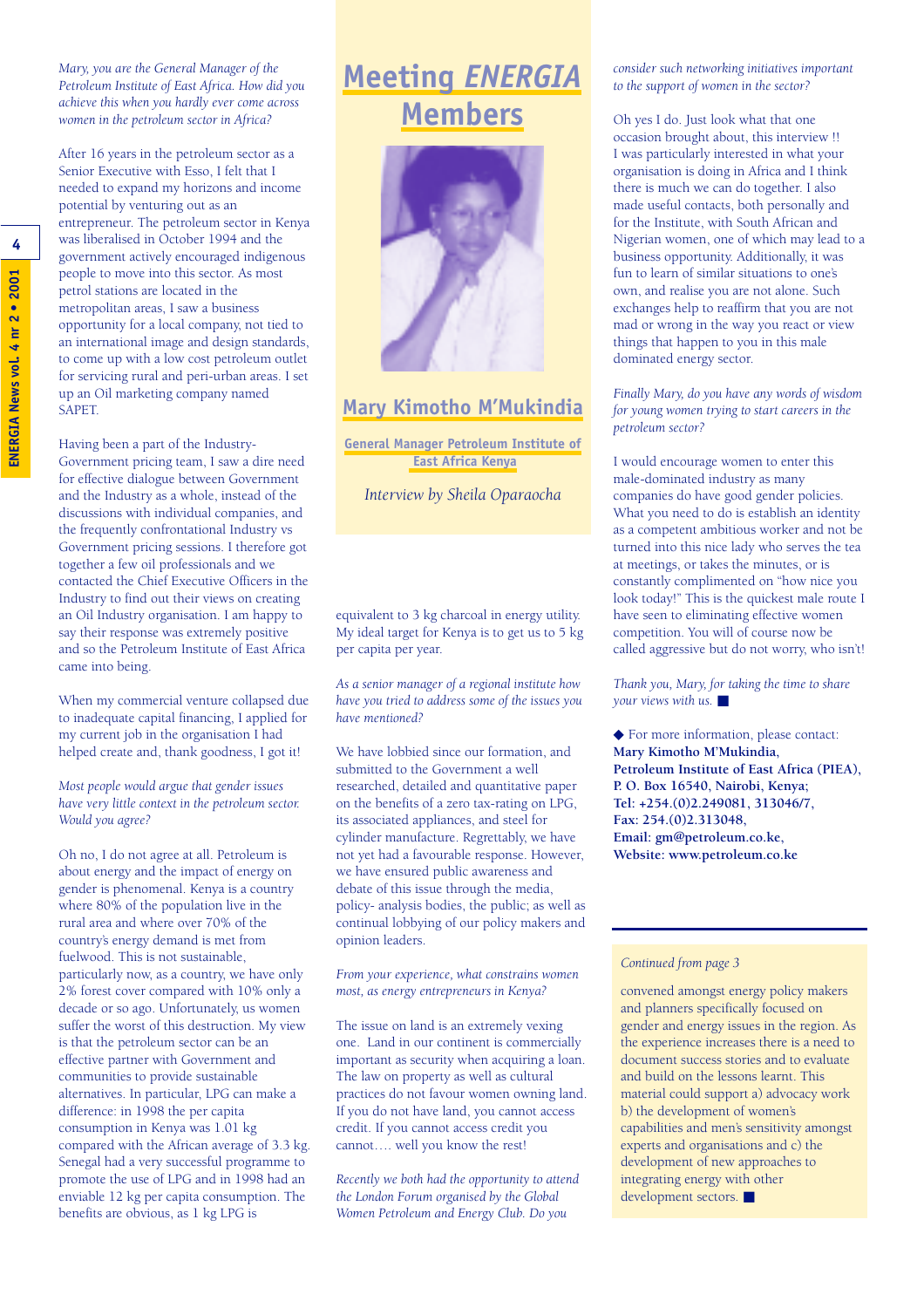

## **Information and Women in the Supply Side of the Energy Sector**



*Gisela Ngoo*

**Energy supply involves all the processes of producing First we need** to recognise that women are not a **1996** 5 **energy; from resource exploitation, processing resources into products, rationing fuel for domestic consumption, and eventually releasing the products onto the market.** 

**There are various** different activities involved in the supply side of energy such as the selection of raw materials, choosing technology, determining the form of energy products to be produced, finding the way energy will be distributed to the users, and packing or storage of some energy products. Women in the South, and Tanzania is no exception, play a limited role in the supply side of energy. Their role is limited to providing fuels for the household and they continue to use the traditional fuels because they have limited knowledge about alternatives and how to make a good choice between fuels. Women need to be more active in supply side issues, either working in the energy sector (giving voice to a women's perspective from within the system) or lobbying from without for sustainable energy policies which meet their needs. In order to do this successfully, women's capabilities such as education, skills and experiences, need to be sufficient to enable them to question and obtain better options when choosing energy services. This article, drawing on experiences in Tanzania, discusses the availability and form of information that women in developing countries need to play a more active role in energy supply.

#### **Information for Women on Energy**

**Obviously, energy and** information are key factors in economic and social development. Information is also a vital ingredient in the production of energy. This means that in the process of exploiting and processing the available energy resources, potential information from users and suppliers should be made available. Women, as the main suppliers of household energy, require information in all the activities they undertake. This information can be in the form of knowledge, skills, resources, prices of inputs and products, technologies etc., all of which can improve their productivity and sometimes generate income.

**Although women have** extensive indigenous knowledge about different types of biomass fuels, they have to find out about other types of fuels through other means outside of their community. Experience from different energy initiatives in Tanzania indicates that there is much information on energy sources and technologies in the various institutions within the country but this goes unshared with the majority of the population due to a lack of energy advisory services for households. Further, women have limited disposable time to search for energy information because of their social and household responsibilities. In addition, much of the available information is either in a foreign language or in a complicated format that is not familiar to most women. How could we change this situation?

**First we need** to recognise that women are not a homogenous group but differ in their education levels and their involvement with energy. This influences the type of information they need. Three categories can be identified:

- Rural poor women who cannot easily access information sources due to poverty, illiteracy, lack of resources, and unawareness of the available energy resources.
- Rural and urban women who are close to information sources but unaware or doubtful about the new energy options and technologies. These are semi-literate, medium income, people who could use information on energy services but do not know how to get it.
- Literate women who are better able to search for energy information and make decisions on whether to adopt or wait for further improvements. This group can be subdivided into professional women engaged directly in the energy sector, and those in other sectors of the economy.

Access to information about energy by women is vital if they are to make effective contributions to determining an energy supply which will meet their needs.

#### **Information for Professional Women**

**Professional women may** be directly involved in the energy sector or more indirectly affected. A group of gender-sensitive energy professionals could devise formal information collection and delivery systems which would assist other professional women, and poor women in urban and rural areas. The information needed for energy professionals should focus on areas covered by women in energy production and treat them as major actors in the energy sector<sup>1</sup>. The information could be aggregated, disaggregated, quantitative and/or qualitative.

#### **Intensifying Information Exchange and Networking**

**Networking is the** sharing of information, ideas, resources, and opportunities. Psychologists who have studied networking tell us that women are better at networking than men. Since they were girls, women have been taught to share, to meet other people's needs and thus they can network more effectively than men with other women. Nowadays, particularly with the support of computer communication applications and the women's organizations who support the goal of advancement, women can network more efficiently and look for advice, tips on energy innovations, improved energy technologies and create a system to support each other. The need is to facilitate the coordination of activities through information sharing, nationally and regionally.

<sup>1.</sup> UNIFEM have brought out a series of resource books on Energy for Women. See for example **ENERGIA News** issue 1 (eds.).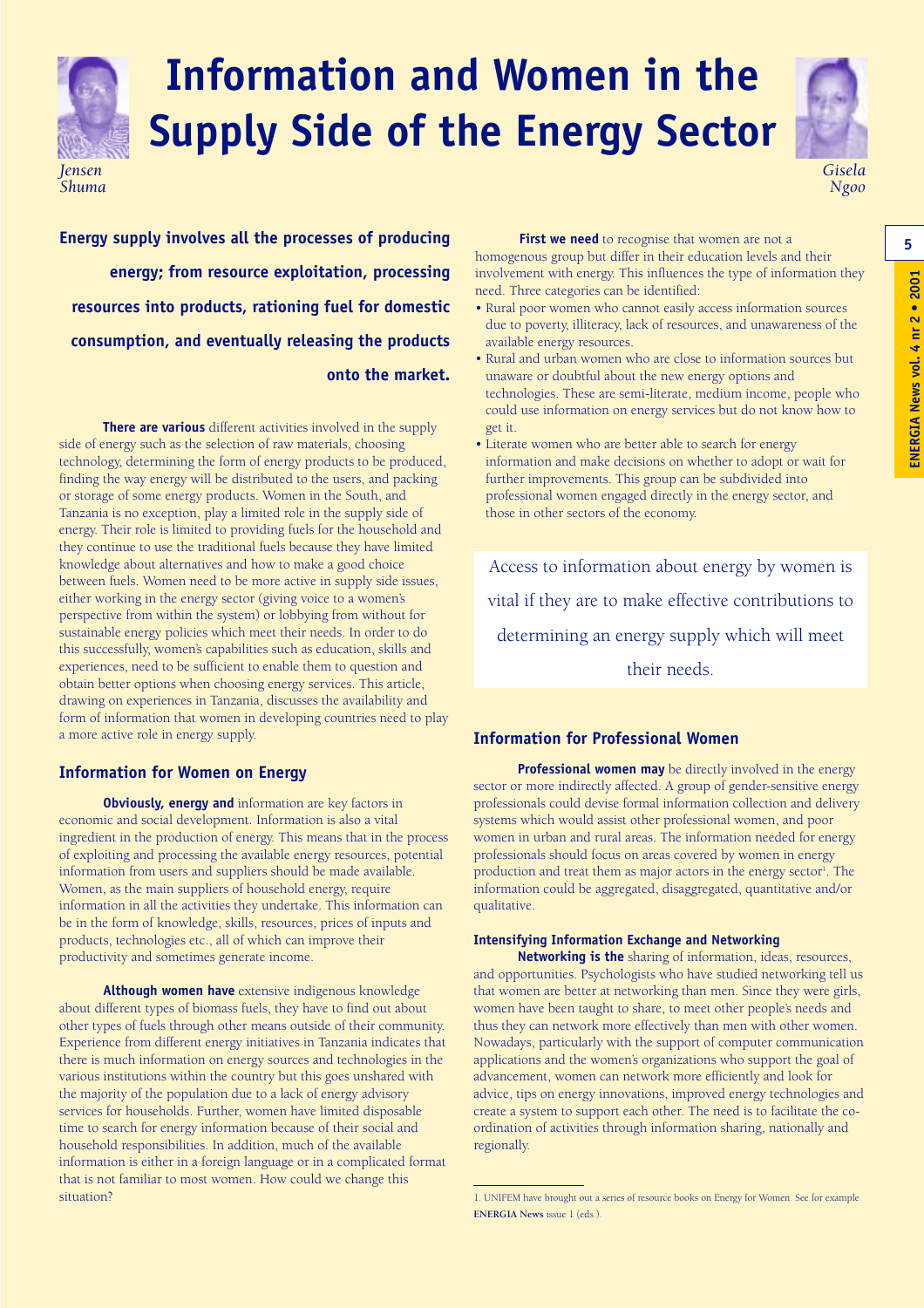**The World Wide Web** (the Internet) can play an important role in networking. The Web enables the rapid distribution of information in a myriad of forms: as text, graphics, pictures, video and sounds. There are a growing number of websites related to women in energy such as *ENERGIA* (www.energia.org), Women's Council on Energy and Environment (www.wcee.org) and Women'sNet (www.womensnet.org.za). These websites coupled to electronic databases and documentation can be used as a way of delivering information to professional women. In turn, professional women can use this information to help women at the grassroots, and the whole energy sector, to develop.

|                                                                                                                                                                                                                                         | <b>Dealer By All</b>                                                                                                                                                                                                                                                                                                                                                                                                                                                                                                                                                                                                                                                                                                                                                                                                                                                                                                                                                                                                                                                                                                                                                                                                                                                                                                                                                                                                                                                                               |                                                                                                                                                                                                                                                                                                                                                                    |
|-----------------------------------------------------------------------------------------------------------------------------------------------------------------------------------------------------------------------------------------|----------------------------------------------------------------------------------------------------------------------------------------------------------------------------------------------------------------------------------------------------------------------------------------------------------------------------------------------------------------------------------------------------------------------------------------------------------------------------------------------------------------------------------------------------------------------------------------------------------------------------------------------------------------------------------------------------------------------------------------------------------------------------------------------------------------------------------------------------------------------------------------------------------------------------------------------------------------------------------------------------------------------------------------------------------------------------------------------------------------------------------------------------------------------------------------------------------------------------------------------------------------------------------------------------------------------------------------------------------------------------------------------------------------------------------------------------------------------------------------------------|--------------------------------------------------------------------------------------------------------------------------------------------------------------------------------------------------------------------------------------------------------------------------------------------------------------------------------------------------------------------|
| 2222222<br>states I am Dange Automobile modeling                                                                                                                                                                                        | and Philadelphia                                                                                                                                                                                                                                                                                                                                                                                                                                                                                                                                                                                                                                                                                                                                                                                                                                                                                                                                                                                                                                                                                                                                                                                                                                                                                                                                                                                                                                                                                   |                                                                                                                                                                                                                                                                                                                                                                    |
|                                                                                                                                                                                                                                         | <b>ENERGIA</b><br><b>Telencifical Grimsk a Women &amp; Instalazité Comp</b><br>stick and planning statistics instant incorporation and<br>RGIA<br><b>AS IS WELL CENTER OF A FAR KING</b><br>œ<br>Œ<br>Œ<br>÷                                                                                                                                                                                                                                                                                                                                                                                                                                                                                                                                                                                                                                                                                                                                                                                                                                                                                                                                                                                                                                                                                                                                                                                                                                                                                       |                                                                                                                                                                                                                                                                                                                                                                    |
| to manufice directorypieces of<br><b>SLIBUT</b><br><b>Suburbuckets</b><br><b><i>PERSONAL</i></b><br><b>Romandon I</b><br><b>BALLY Student</b><br>Test Antiquiarrat<br>NO. OF SURVEYORD<br><b>BALLASH ESTADOS</b><br>For a plate for the | <b><i>SERVICES</i></b><br><b><i><u>Range Am Adolf</u></i></b><br><b>Manuel Sell Public</b><br>ENTREMENT WAS ARRESTED FOR A 21 YEAR OLD AND CONTRACT ON A 20 YEAR OLD A RISE OF CHARGE OF<br>a regular international assess. District along the constitution of a solar colour and a series of a<br>Thing's the sales and a specializer to constant a forest and a later<br>Robert 4: 1980 to an interest party of recent interest in cross to the construction distance on Microsoft Asset<br>state told all considered day thought data. These totals in Women and Energy Sound adult developer of<br>In the local of leading in advising Westercome I made this details from to believe thing.<br><b>BUAN LIN LA LEUTE BULL ANTIFACTELL IPTS PALIS AND</b><br>RESIDENT CASES OF THE RELEASE CHARGE CONTINUES. THE STATE OF STATE OF THE RELEASE CONTINUES.<br>Arias dra<br>EXCESS ALCOHOL: \$50.0 TO LINITED VIOLET PRODUCTS \$100 A DIRECTOR CONTROL BETWEEN DESIGN<br>exected also any time is seat represent a positive series any time topic date to probably determined<br><b>Literature</b><br>and the second contribution of the party of the second contribution of the state for the second contribution of<br>integral tends. To billion and from teacher the OT business, and I finded the telephone<br>THEY PUPPER BUSINESS AND COMPANY OF THE COLORADO PRODUCED THE REPORT SEEK CARD COMPANY.<br>Approached Convention Machine and Conclusion Council for Convenience Comprehensive | 14115<br>forest time.<br>and company to the second and<br><b>TACIMIAL</b><br><b>Cand Associates</b><br><b><i><u>Indicated</u></i></b><br>Constitutions<br><b>MONEY TO BOX</b><br><b>A Bruit &amp; All Inc.</b> This<br><b>March 1980 Model of</b><br>and the first<br>be receive as the 4 means<br><b>TANK</b><br><b>CALLING</b><br>continue as at one or made all |
| <b>Report Follows</b>                                                                                                                                                                                                                   | EHERALA Priminian<br>The relationship as a surgeon stand and congress emigrations and composed<br><b>Tourism Card Sea 4</b><br>A 1 holong-bit several and activitie are no act of a series and construction between a com-<br><b>American car</b><br>A 4 hole country writer and continued recognitions which may be private points original analysis and the                                                                                                                                                                                                                                                                                                                                                                                                                                                                                                                                                                                                                                                                                                                                                                                                                                                                                                                                                                                                                                                                                                                                      | <b>CONTRACTOR AND ADDRESS</b><br><b>Alberta P</b><br><b>Service</b>                                                                                                                                                                                                                                                                                                |

*There are a growing number of websites related to women in energy such as our own: www.energia.org. Professional women can use such information to help women at the grassroots, and the whole energy sector, to develop.*

#### **Information for the Rural and Urban Poor Women**

**Rural women are** mostly disadvantaged as far as energy information is concerned. Appropriate mechanisms for the collection and delivery of information to them should be: straightforward, educative, interpreted, and attractive. Appropriate information delivery methods are:

- Awareness creation through posters, mass media, drama and meetings.
- Training of women's groups in energy services and improved technology production.

• Extension services to the community in order to formally make available information and knowledge on energy production and improved methods of energy production.

#### **Adequate Knowledge Base for Women**

**Unfortunately, many women** have received so little education that they have no way of knowing about energy alternatives, and so they cannot question their situation. They need to be made more aware of their energy situation, and to learn that their present fuels are not the sole option and to realise that they have the capacity to improve their choices. Unless there is investment in the training of women, they will be passive recipients of technologies. Education increases access to resources by improving income-earning capacity, giving an understanding of more of the available options, enabling participation in decision-making where there are opportunities for women to speak for themselves about what they need from energy services.

#### **Policies Implications on Women and Energy Supply Information**

**Although many policy** makers view energy policies as gender neutral, the fact is that men and women are affected differently by energy policies, whatever their social grouping and work roles. There is a need to pay careful attention to differing interests in the energy sector in order to understand the outcomes of increasing energy production. An efficient energy information system is one of the useful tools in policy planning and implementation.

**Information collection about** energy resources and needs as part of the planning process must involve the people who it is intended to serve. In rural areas, women in particular should be involved since they are responsible for household energy provision. Working with energy planners can also be part of the educational process for women in learning about energy options and helping to formulate their country's energy supply policies.

#### **Conclusion**

**Access to information** about energy by women is vital if they are to make effective contributions to determining an energy supply which will meet their needs. Despite the constraints hindering collection and delivery of information to women engaged in energy production, women do manage to make effective contributions. Although the Internet is a powerful tool for disseminating information we should not loose sight of the fact that many poor women are illiterate. We need to use a wide range of dissemination media to reach women in order to empower them. ■

◆ Mama Gisela Ngoo has been working since October 1999 with TaTEDO as the Environment Energy Initiatives Coordinator. She normally coordinates all the activities related to improved charcoal production technologies, tree planting, nursery establishment and energy environment impact assessment. Gisela holds an MSc in Forestry (specialising in Entomology and Nature Conservation) and a BSc in Forestry, both from Sokoine University of Agriculture in Tanzania.

◆ Mr. Jensen Shuma is the E-Network Coordinator of the Tanzania Traditional Energy Development and Environment Organisation (TaTEDO) and has been working with the organisation since September 2000. Jensen is currently working on the Sustainable Energy and Environment Network of Tanzania (SEE-NET) as a Webmaster and Electronic Network Administrator responsible for

introducing Information Technology techniques to four subsectoral networks: Tanzania Solar Energy Association (TASEA), National Gender and Sustainable Energy (NGSE), East African Energy Technology Development Network (EAETDN), National Appropriate Technology Information Services (NATIS); and recently also to the SADC Regional Centre of Excellence in Rural Energy Development (TaTEDO in Partnership with COSTECH and NSWTI). Jensen has an MSc. in Computer Studies and an MSc. in National Development and Project Planning.

◆ For further information, please contact the authors at: **TaTEDO, P.O. Box 32794, Dar es Salaam, Tanzania; Tel: +255.(0)22.2700771/2700438 Fax: +255.(0)22.2774400, Email: tatedo@raha.com, Website: www.see-net.co.tz**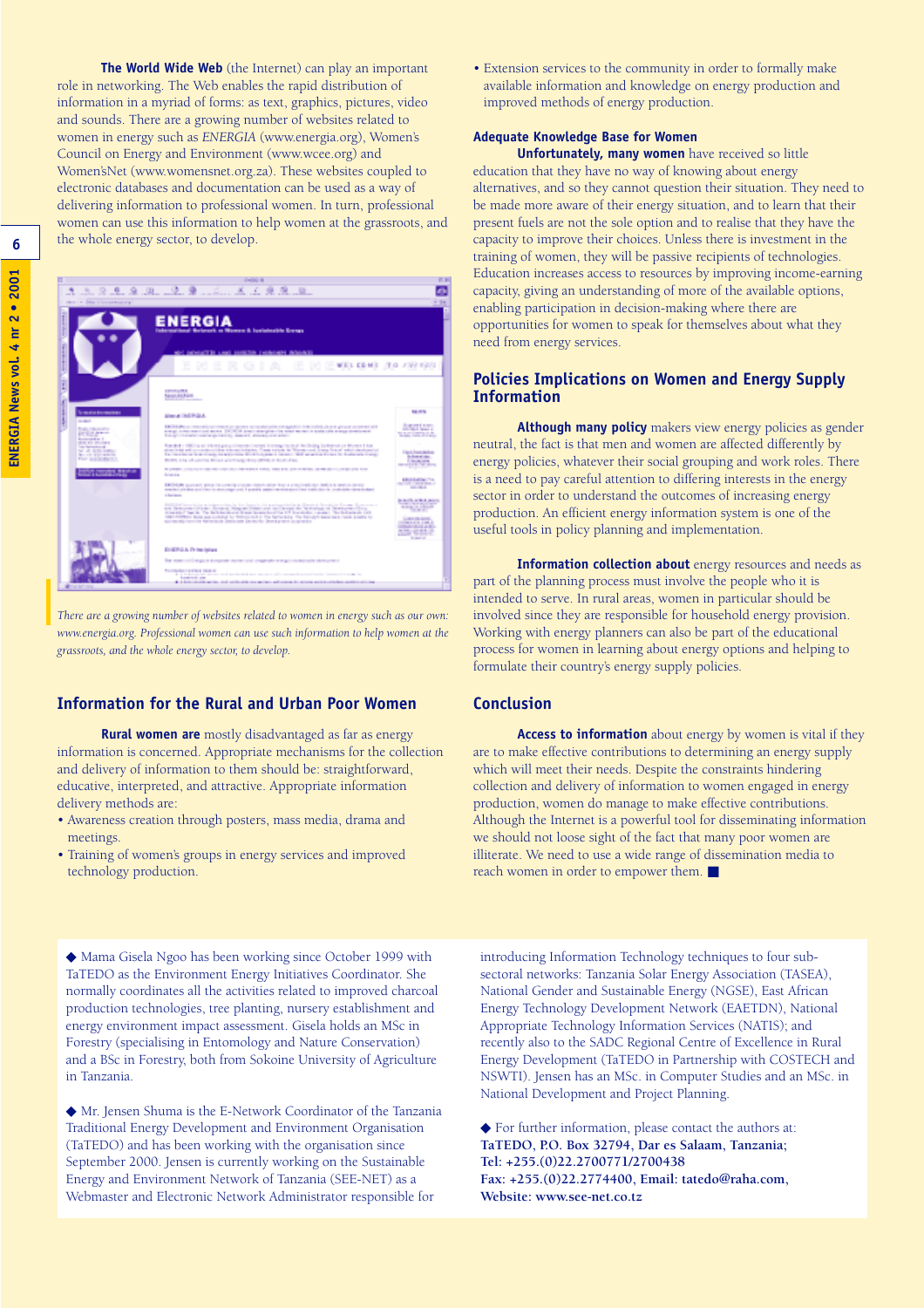

### **Responses of Rural Households to the Decline of Woodfuel Collecting Areas: Case Study in an Expanding Sugarcane Area in the Masindi District of Uganda** *Wim* **<sup>1</sup>** *Klunne*



Joyce Bategeka is a 56 years old inhabitant of the village of Kadukulu in the Nyabyeya parish in the Masindi district of Uganda. With her family of 11 members she lives off two acres of land. For firewood she depends on any dry wood she can collect from the pine plantations of the Nyabyeya Forestry College, four kilometres away from her homestead. The supply of firewood from this plantation is of limited quantity and Joyce complains that as a result of this her family often goes to bed in the evenings without a cup of tea.

Only five years ago, Joyce was able to farm on six acres of land and to collect firewood from around her homestead. The conversion of forested land into sugar cane growing areas has left her and a substantial number of other families without adequate farming land and a diminishing source of fuelwood. Joyce says "Our small forests will be over. Kinyara land is now taken over for sugar cane plantation and therefore no firewood. Forests around us are being cleared for food crop cultivation because our land was taken for sugar cane planting."

### **In Uganda over 87% of the population live in rural areas and rely on biomass for nearly all of their energy requirements.**

**The availability of** biomass fuels largely depends on how land is being utilised. Expansion of commercial agriculture is one of the major factors affecting land use change that can have a large impact on the availability of locations from where local households can collect their woodfuel.

From 1972 to 1986, in the sub-counties of Budongo and Biiso (Masindi district), land abandoned by their owners and left fallow because of the civil war, was used by the local population as fuelwood collecting areas and for subsistence farming. With the return of peace to Uganda, a start was made to re-activate the local sugar estate and many former landlords made use of their legal right to reclaim their land. Most of them started as outgrowers for the sugar estate. The sugar estate facilitated farmers in this way within a 10 kilometre radius of the processing plant. Recently this radius has been extended to 15 kilometres, while a further increase up to 20 kilometres can be anticipated in the near future. This has resulted in a major shift in land use, from subsistence farming and woodfuel collecting into commercial farming. This article describes research carried out in these two sub-counties to investigate the responses of the local households to these land use changes and consequent change in fuelwood collecting areas. The main aim was to investigate and document what Joyce Bategeka and other inhabitants of the area have been experiencing over the last five years: an increased scarcity of wood due to the expanding sugar cane plantations at the cost of local subsistence farming land and woodfuel collecting areas; in order to support policy development that addresses the situation.

#### **Expanding Sugarcane Areas Displace Woodland**

**Reconnaissance in the** study area and interviews with key informants showed clear evidence that the expansion of the sugar cane growing area was realised at the cost of wooded areas and agricultural land. Households have to cope with the loss of fields for growing crops and declining wood resources. Previous research could not be identified that quantified such land use change and its impact on local households, neither for the Masindi district, nor for any other area in Uganda with similar conditions.

**The study described** in this article aims to give factual evidence on the large impact that the expansion of commercial farming has on local households and the options to meet their fuel needs. The study had two main components. On the one hand, a land use change analysis was carried out, and on the other a field survey with household interviews was undertaken to investigate the households' responses to the changing situation.

#### **Land use change analysis**

**To quantify the** change in land area used for sugar cane growing, land cover maps from 1960 and 1998 were compared. The 1960 map was reproduced from an existing topographic map of that year. The 1998 land use map was based on the available map of 1996, updated by using a handheld GPS receiver.

**Both maps** (of 1960 and 1998) were compared using GIS<sup>2</sup>. The major conclusion from this comparison is that the amount of land lost from the categories of woodland and grassland nearly equals the increase in commercial and subsistence farming lands.

**An intermediate map** for 1987 was also produced based on answers received during the interviews. The purpose of this map was to visualise the process of expanding sugarcane-growing areas. The three maps together show that the major land use changes have taken place within the last decade.



<sup>1.</sup> This article is based on research by ITC MSc alumnus Charles Mugisha. The results of his research are described in: Mugisha, C.H. (1999). Impact of land use change on fuel wood collecting areas: application of remote sensing and GIS. A case study for Budongo and Biiso subcounties Masindi district Uganda.

**7**

<sup>2.</sup> Geographic Information System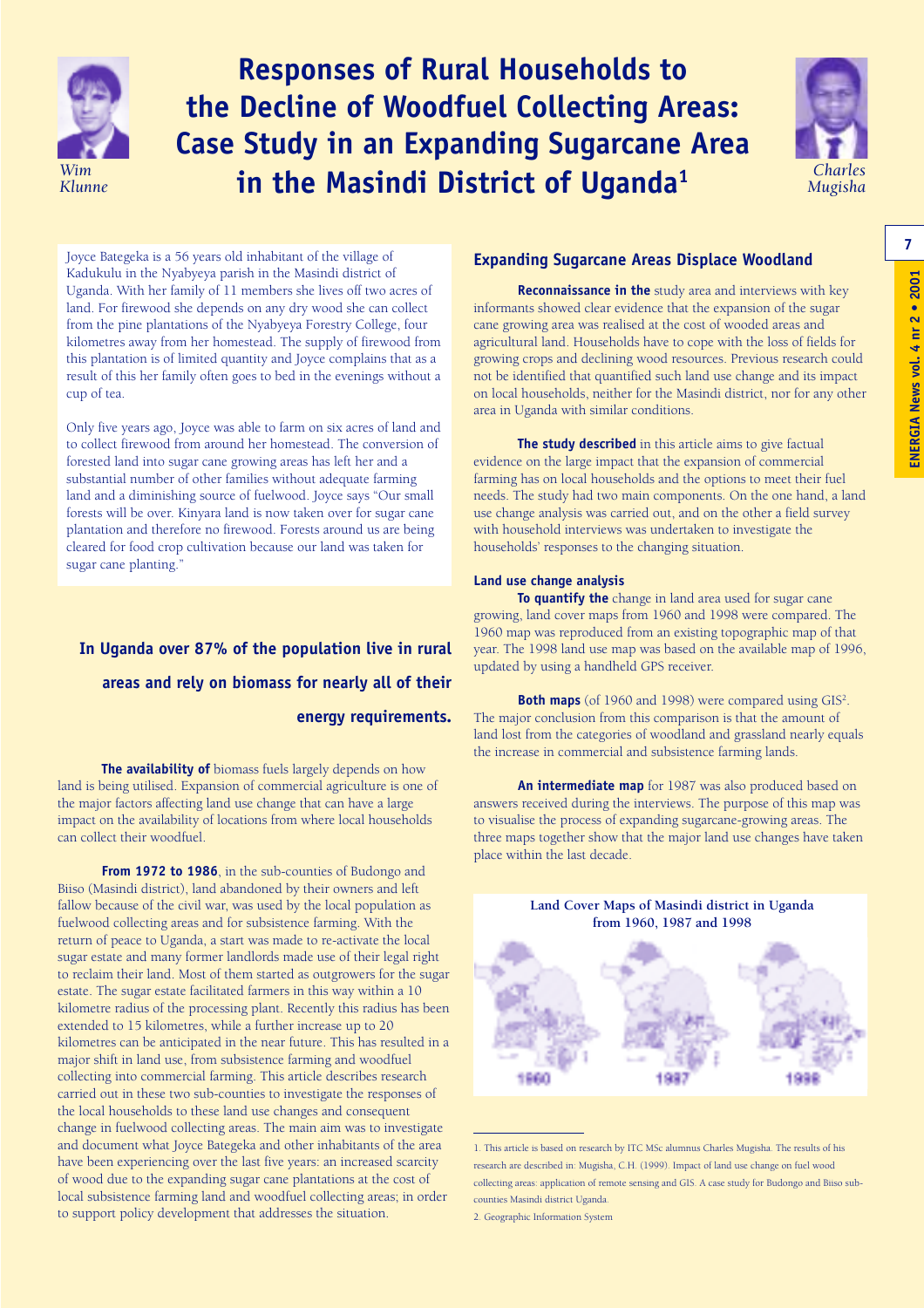#### **Responses of the local population**

**The area under** study lies between the protected Budongo Forest Reserve and the sugar estate. Villages in this area can be grouped into three different regions:

1) the area next to the sugarcane fields

2) the area adjacent to the protected forest

3) the area between areas 1 and 2.

**From each region**, one village was selected in which household interviews were conducted to investigate the current and past situations regarding the source of biomass energy used. The villages of Kabango, Nyabyeya and Nyantonzi were selected as representing areas (1), (2), and (3) respectively.

**These three villages** were assumed to be representative of the area in which they are located. The households to be interviewed were selected through simple random sampling. A list of the taxpayers was used to get a first indication of the number of households in the villages. These lists were, however, not suitable for basing the household selection on, as they tend to ignore small female-headed households. Therefore, prior to selecting households to be interviewed, these lists were updated with the help of the village leaders.

**A team comprising** of the researcher and a female translator able to speak the local languages conducted the interviews. Table 1 gives an overview of the results of the household interview conducted in July 1998, describing the current and past situations in the surveyed villages.

only nearby source is the protected forest. Access to this resource is still permitted, but in light of the developments in other regions of Uganda, government policies might alter this situation.

**The third village** (Nyantonzi), in the intermediate area, also shows a greatly increased dependence on the protected forest reserve, but unexpectedly does not make use of the cleared sugarcane area. This is probably due to the high demand for wood from the cleared areas by villages closer to these areas, leaving nothing for Nyantonzi.

#### **Protecting Forests; Ensuring Fuelwood Supplies**

**The data collected** in this study show clear evidence of a rapid expansion of the sugarcane growing area. As a result, local households near the sugarcane estate have had to find new areas from which to collect their wood. Women in the households are worst affected. In 87% of the surveyed households, women are responsible for wood collection and they are the first who have to deal with the decline in available agricultural land.

**Currently, local woodfuel** demand can be met by using wood from land cleared in preparation for sugarcane growing. This supply is however not sustainable. In order to facilitate local wood energy planning, more research will be needed to quantify the demand for wood by the local people and the available biomass in the area.

**The local population** is increasingly aware of the worsening situation. Several families have started planting trees on their land, although, as one of the interviewed women explained "There will be

| Region                                                                                               | Village   | Year | Natural<br>Woodlands | Private<br>Farms | Private<br>Fallow<br>Lands | Protected<br>Riverine<br>Forest | Sugarcane<br>Cleared<br>Area | Average<br>Distance<br>(in km) |  |
|------------------------------------------------------------------------------------------------------|-----------|------|----------------------|------------------|----------------------------|---------------------------------|------------------------------|--------------------------------|--|
|                                                                                                      | Kabango   | 1998 | 12                   | 46               | 19                         | 19                              | 12                           | 1.5                            |  |
|                                                                                                      |           | 1960 | 46                   | 31               | 23                         |                                 |                              | 1.0                            |  |
| $\mathcal{D}$                                                                                        | Nyabyeya  | 1998 |                      | 0                | 15                         | 89                              | $\overline{0}$               | 1.1                            |  |
|                                                                                                      |           | 1960 | 41                   |                  |                            | 30                              |                              | 0.6                            |  |
| 3                                                                                                    | Nyantonzi | 1998 | 48                   | 48               |                            | 44                              | 0                            | 1.9                            |  |
|                                                                                                      |           | 1960 | 56                   | 36               | 16                         | 4                               |                              | 1.6                            |  |
| Table 1: Percentage of respondents collecting woodfuel from specific land use types in 1960 and 1998 |           |      |                      |                  |                            |                                 |                              |                                |  |

*Table 1: Percentage of respondents collecting woodfuel from specific land use types in 1960 and 1998. (Note that respondents may collect from more than one area.)*

**The village in** the first region (Kabango) showed very clear evidence of wood scarcities. As shown in the table, women used to collect their fuelwood mainly from natural woodlands, which have now been converted into sugar cane growing areas. At the time of the survey, nearly 50% of the households in region 1 were buying charcoal from traders who used wood from land being cleared as preparation for sugarcane growing. This source is temporary and will cease to exist within a couple of years when all the potential sugar cane growing area has been cleared.

The charcoal traders sell the charcoal in large bags, creating new sources of income for the wealthier women who are able to buy these large bags and resell them in smaller quantities. A positive side effect, although small, of charcoal being bought from traders is that women and children spend less time collecting wood.

**The village near** to the protected forest (Nyabyeya) shows a change in fuelwood collecting areas from natural woodlands to protected forest resources. Analysis indicates that the original woodland fuelwood collecting area is now used for subsistence farming. As a result, local women were forced to collect their fuelwood from elsewhere, involving greater walking distances. The

problems in the future as it takes so long for the trees to mature. The one I am using I heard was planted in 1970, and these trees that are now being planted may be of use only in the year 2030."

**Possible interventions may** be triggered by the increasing scarcity of woodfuels, and by the re-activation of improved stoves programmes in the area. The Nyabyeya Forestry College in Masindi could play a pivotal role in this by integrating the promotion and utilisation of their "pekope-stove" as part of their educational programme.

**To solve future** fuelwood problems and to conserve the protected Budongo forest it is recommended that fuelwood plantations be established as a buffer between the forest and the villages. Indigenous fast growing species that can be coppiced, as already planted by farmers around their homesteads, could be planted in participatory forest management projects using the degraded areas around the Budongo forest. As fuelwood provision in the study area is mainly the responsibility of women, they should be the main focus when considering such fuelwood plantations.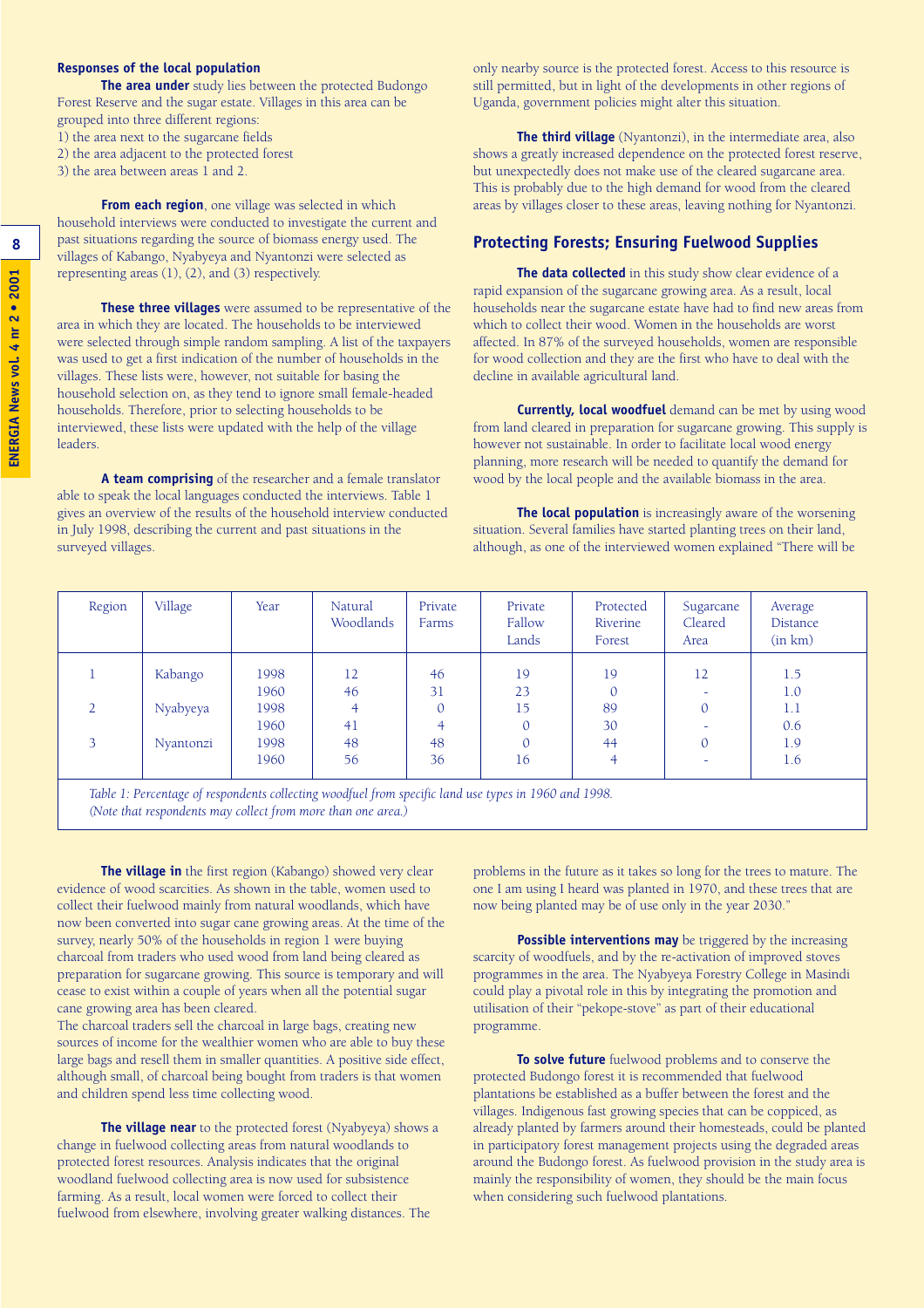**9**

**A rapidly accessible** new source of woodfuel for local people could be the small patches of eucalyptus planted by Kinyara on their estate in areas not suitable for sugarcane. Originally these trees were planted to discourage illegal homes being built on the land. Using them as woodfuel would give them a more positive function.

◆ Wim Klunne has extensive experience as a lecturer, researcher and consultant in the field of renewable energy and rural transformation. His main focus is on Sub-Saharan Africa. Before Wim Klunne joined the International Renewable Energy Unit of the Energy Research Centre of the Netherlands (ECN), he worked on rural energy and development at the Forestry division of ITC, Enschede, The Netherlands.

◆ Charles Mugisha holds a BSc. in Forestry (Hons) from Makerere University Kampala, and followed the Postgraduate Diploma Course in Forestry for Rural Development for 11 months at ITC in the Netherlands. He went back there in 1988 for another 11 months to complete an MSc in Forestry (Geo-information for Tree and Forest Resource Management). Currently he is employed by the Nyabyeya Forestry College in Masindi (Uganda) as a lecturer in Forestry

**Furthermore, government policies** have to be formulated that compel companies involved in wood depletion to contribute directly to the replenishment of wood resources. ■

Surveys, Socio-economic Surveys, Forest Protection, and Introduction to Computing. Previous jobs include forest extension, softwood plantation management, extension co-ordinator and natural forest conservation officer.

◆ For more information on the article, please contact: **Wim Klunne, P.O. Box 420, 7500 AK Enschede, The Netherlands; Tel: +31.(0)224.564905, Fax: +31.(0)224.563214, Email: wim\_klunne@yahoo.com, Website: www.geocities.com/wim\_klunne** or:

**Charles Mugisha, Nyabyeya Forestry College, P.O. Box Private Bag, Masindi, Uganda; Tel: +256.(0)465.20375, Fax: +256.(0)465.20370, Email at Nyabyeya Forestry College: admin.nfc@infocom.co.ug**



*Sanogo*

## **A Tale of Two Women and their Charcoal Technology: A case from Mali** *Cheikh*



*Margaret Skutsch*

**Not long ago firewood was the most important energy source for urban households in Mali but recently this has given way to charcoal, despite the fact than cooking with charcoal is twice as expensive.** 

**In Bamako, the** capital city, the proportion of households using charcoal as their main source of energy for cooking has grown from 3% in 1978, 11% in 1989, 18% in 1995 to more than 60% now. Charcoal consumption is growing at about 20 % per year while the consumption of wood is falling by 10% per year. There are many reasons for this "charcoal transition", it seems that women appreciate the qualities of charcoal. This is possibly related to (1) their desire for

modernisation; (2) the changes of habitation (dense population in the cities means kitchen space may be reduced); (3) convenience and speed of cooking. Of course, as population grows, demand for charcoal also increases.

**While charcoal is** used by women for cooking in many countries in the region, charcoal making is generally thought to be a male-dominated profession in Africa. In Mali, however, women are involved in both production and consumption, thus both at the beginning and at the end of the long chain of the charcoal business. More than 60% of charcoal producers are woman in the production area that supplies Bamako, and the same tendency can be observed around other large cities (e.g.

Ségou, Mopti, Kayes, Sikasso, Koutiala). The growing demand for charcoal is actually providing rural women with increased opportunities for income generation. But, as in other countries in Africa, charcoal production using traditional methods is inefficient and wasteful of forest resources.

**Under the Stratégie** Energie Domestique, a project financed by the Netherlands, the 'Cellule Combustibles Ligneux' (within the Department of Forests, National Directorate on Conservation of Nature) is working with groups of women to try to introduce the Casamance kiln. This is an adaptation of the local traditional earth mound kiln using an external chimney made of steel drums, and which requires the stacking of the wood in a parabolic form in order to improve gas circulation (figure 1). The efficiency of this technology has been measured by the project as 29% in comparison with traditional methods that achieve between 11% and 15%. The cost of



*Figure 1: The Casamance kiln, an improved version of the earthern kiln using a chimney.*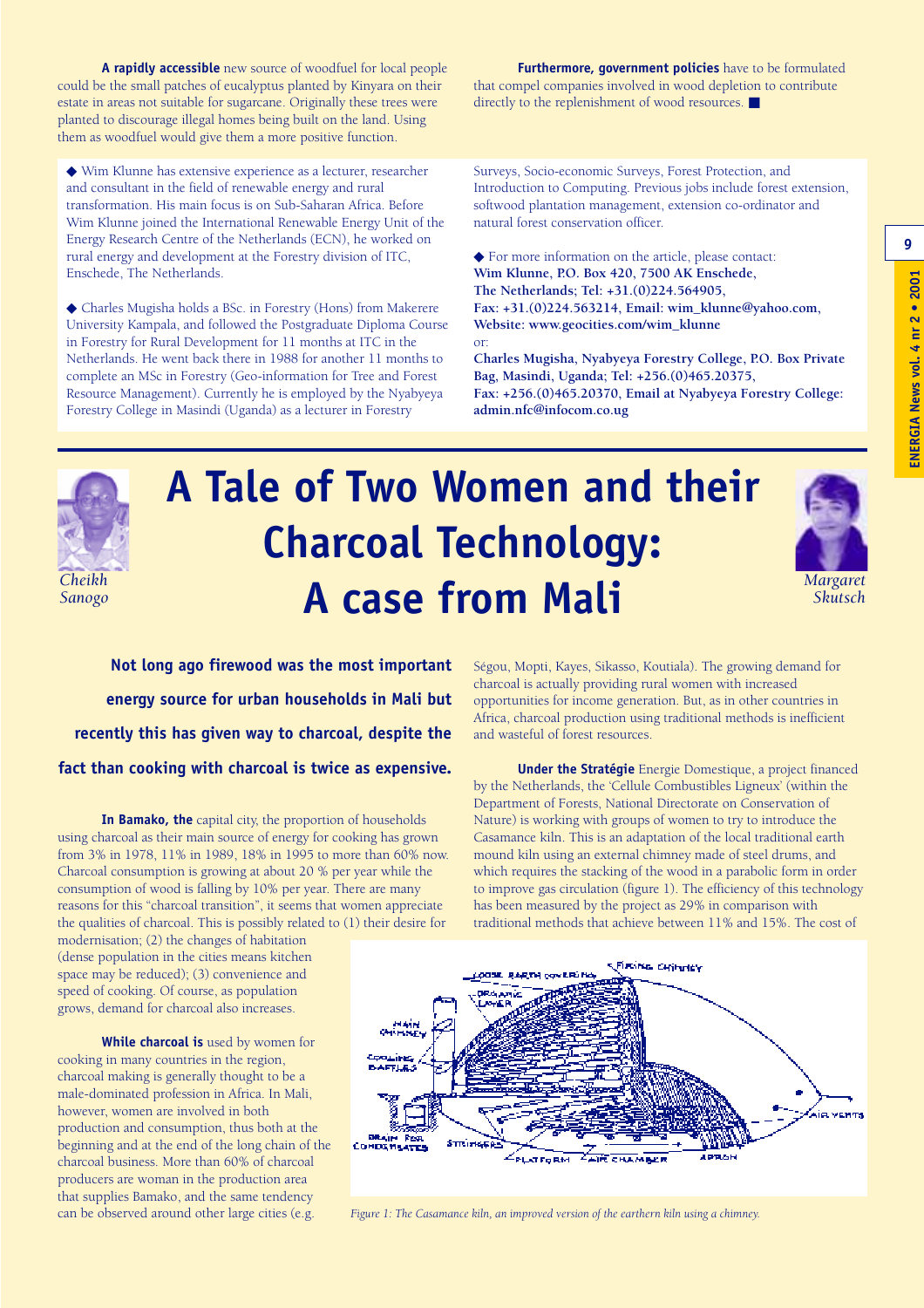the hardware is about \$200 (the costs of the traditional kilns are virtually zero). The introduction of improved charcoal technology has however proved a headache in many places in Africa and, for reasons that are not always understood by those promoting it, it is not always readily accepted. Are women perhaps more amenable to technological innovation than men? Two interviews throw light on the realities of women's charcoal production in Mali.

**Djénéba Diarra**, a widow about 50 years old, has been producing charcoal for ten years (right in the photograph, with a friend who is helping her). She is President of the local women charcoal makers' group at Kassela village in the Faya forest area, about 50 km from Bamako. As a full time charcoal maker, she regularly makes use of the Casamance kiln and makes a good profit on her charcoal, much more than she used to earn using traditional methods. The group, which consists of 25 women, has ten Casamance chimneys that its members can use. For the privilege, they pay 20% of their profits into a common fund, which recoups the costs of the chimneys and pays the attendants who watch the kilns while they are burning. This is important because any small holes that appear on the earth surface have to be filled quickly otherwise the efficiency of the combustion drops. Djénéba Diarra usually uses the kiln four times per month, the whole cycle taking five days. She has to deduct the costs from her returns - chimney, attendants, and cost of the wood, which in this case includes a permit fee and wages for labourers to fetch the heavy logs and stack them expertly in the Casamance form. Her work, in fact, is management; she watches very carefully and gives instructions on the construction of the mound.

**Nearby another woman**, Minata Samaké, is also making charcoal (with a hoe in the photograph; she is also being assisted by a friend). She is using the traditional methods, as she has been doing for the last ten years. Her kiln is much smaller than Djénéba's and her turnover is very much less, as is the quality of the charcoal produced and thus also the selling price. We ask the obvious question: why does she not use the same new kiln technology as her neighbour? She could join the group and pay back the costs in easy instalments just as all the members do?

**Her answer is** interesting. Minata has young children, unlike Djénéba, and cannot afford to spend as much time producing charcoal – for her it is a spare time activity. Moreover, unlike Djénéba, she does not have the capital to pay strong young men to cut and stack the large branches that are needed to fuel the Casamance kiln. She cuts all her own wood to save money, collects it over a number of



*Minata Samaké raking charcoal from her traditional kiln (Photo: Courtesy of Margaret Skutsch)* 



*Djenéba Diarra (right) sitting on a half constructed Casamance Kiln. (Photo: Courtesy of Margaret Skutsch)* 

weeks, and then fires the kiln herself. If a few holes appear in the earth cover then there is a little loss of charcoal, but the effects are not significant so it does not need constant watching. She still earns some money for her family but with minimum labour input and with a flexible timetable, which suits her pattern of life.

**Despite the apparently** easy terms offered for paying for the chimneys through the project, and despite the fact that the project in this instance caters especially for women, it seems that not everyone is able to join and benefit. The presence of the technology may even be increasing the gap between the rich women and the poor women. This case demonstrates very clearly the dangers of conceiving of 'women' as a target group, as if they were all the same. The reality is that there is a great deal of differentiation between women. In all probability it is simply not possible to design a project, or a technology, which is suited to the needs of all women, and unrealistic to expect it. Those who have fought for more attention to the gender aspects of energy sometimes overlook this fact, but it is one that clearly needs to be discussed more often and in more depth.

**It also suggests** that the reasons for resistance to the new kiln technology may be based on opposition to the return to labour, and also that capital requirements may be more than just for the hardware itself. Our observations are anecdotal, but a more systematic study measuring the time and cash inputs needed with the Casamance kiln might reveal structural reasons for its lack of popularity.

◆ Cheick Ahmed Sanogo is *Chef de Cellule Energie Domestique* (Domestic Energy Unit), which deals with the demand side aspects of biomass energy in the *Strategie Energie Domestique* programme in Mali under the *Direction Nationale de l'Energie*. He can be cotacted at: **DNHE, B.P. 66, Bamako, Mali; Email: sanosed@afribone.net.ml**

◆ Margaret Skutsch's biodata has been published in **ENERGIA News** 4.1. For her contact details, please refer to page 16.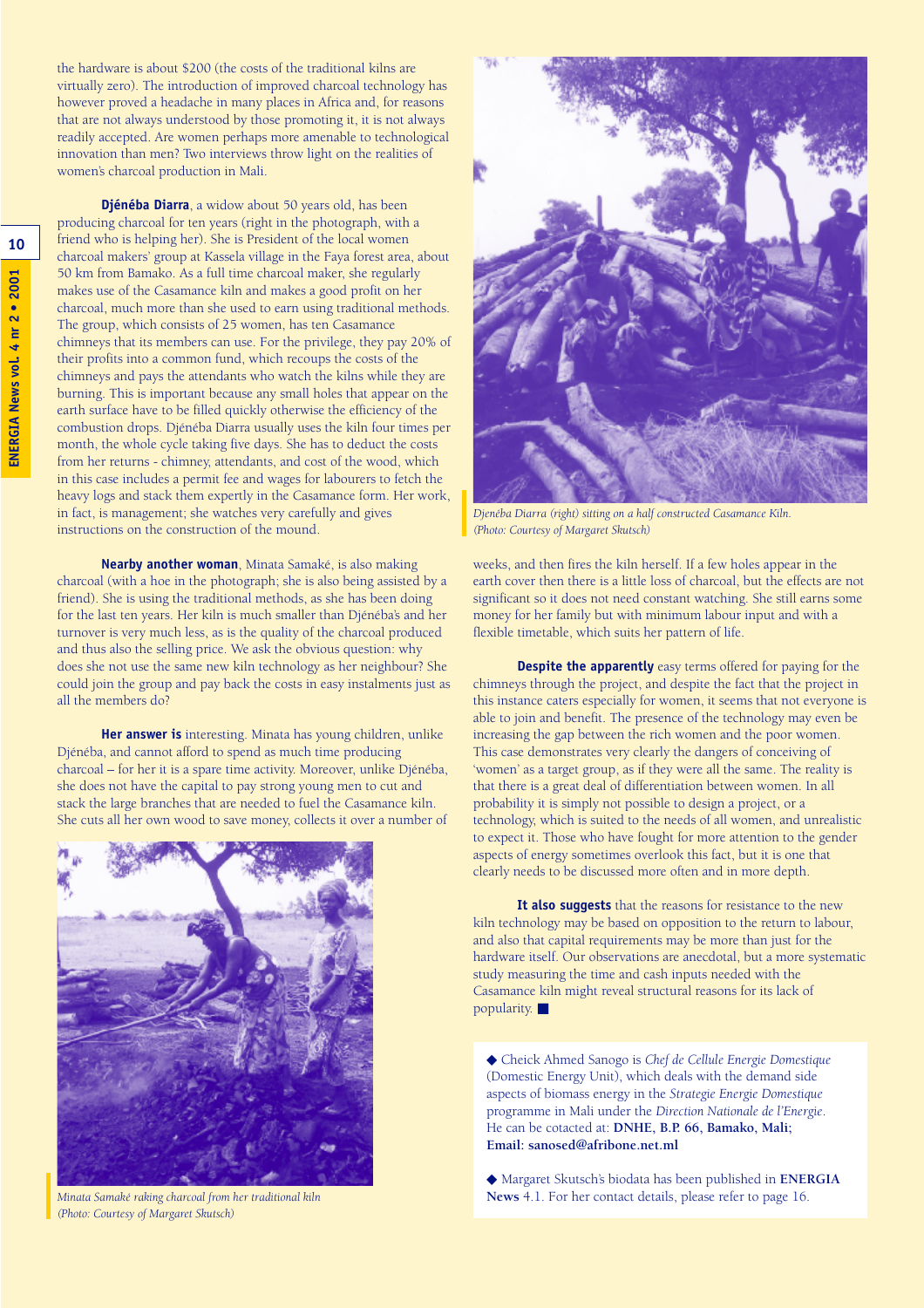# **Hydro Development: Impact on Indigenous Women's Lives**

#### *Carol Yong*

**Hydropower dams as a source of renewable energy are particularly attractive to governments where demand for access to water and electricity is high.**

**Although many people** are aware of the high environmental and financial costs associated with large dams, a less appreciated affect is the forced displacement and loss of livelihood/income sources of many indigenous peoples. *Dams and Development – The Report of the World Commission on Dams*, published in November 2000, reported that some 40 to 80 million people worldwide have been displaced by large dams, many of whom have not been resettled and who have received inadequate or no compensation. It was further estimated that, between 1986 and 1993, the construction of an average of 300 large dams started each year, displacing 4 million people annually.

**Increasingly, indigenous peoples** are losing their rights to ancestral lands; to corporations, government statutory bodies and individuals in the name of development. The affected communities' repeated appeals and objections to these huge projects often go unheeded. Not surprisingly, the direct benefits of hydro schemes, and other public utility projects, are generally reduced to monetary figures for economic analysis. In *Dams and Development*, the Commission notes that energy demand is often over-estimated by dam proponents and the adverse social impacts for dam-affected peoples, both upstream and downstream from a dam, are often ignored.

**In this article**, I would like to highlight several of these issues surrounding resettlement and large dam projects by looking at the impact of large dam projects on indigenous people in Sarawak, Malaysia. I do not deny that there are benefits, which this article will not elaborate on, but rather I will focus instead on the people, particularly the women, who are displaced from their homes and livelihoods and the consequent social impacts. First though I would like to look at how women are particularly affected by resettlement due to hydropower development.

#### **Gender Issues in Resettlement and Hydro Development**

**How do dam** projects and resettlement affect gender relationships and the power structure? The implications for women's positions are enormous because women's independent rights to use and control land, which are viewed as equal to men's under the customary land tenure system, have been ignored. The lack of recognition of indigenous women's pre-existing positions as landowners under customary law results in women having a much lower social position than men.

**Before resettlement, women** and men had their land as an economic base. After resettlement, however, land that would support subsistence livelihoods is replaced with dependency on the market economy to meet household needs. As a consequence of resettlement, women find that they cannot produce enough food for their families from their new plots of land, which are basically improvised backyard gardens.

**Disruption of social** life, trauma and health effects, resulting from displacement have serious impacts on women and poorer families. For example, loss of land means the loss of traditional knowledge and forest resource management capabilities, domains where women had a significant role. An illustrative case is the situation of women from the Orang Ulu indigenous communities in the Asap Resettlement Scheme in Tubau, Sarawak, displaced to make way for the now deferred Bakun Dam Hydroelectrical Project (BHEP) (See Box below). In the old settlements, women could easily access nearby gardens and fields by walking, or fields further away by driving their own boats. Now that the farms are much further away, the land transport to reach them is so expensive that the women have to remain behind while the men go to the farm. Thus, the women cannot carry on the rice planting traditions and rituals. Similarly, the Iban women in Sarawak lost their esteemed status as keepers of the *padi pun*, or sacred rice seedlings, with the appropriation of their lands, including paddies, for the construction of the Batang Ai dam in 1981. As in other indigenous societies, the worldview of the elderly is born out of their practical and spiritual relationship with the land, and their wisdom is seen through the knowledge associated with land. For example, they know the names of animals and plant species dwelling in the forest and the uses of the various plants for medicinal purposes and healing. Following resettlement, a lone woman embracing the indigenous religion, as a healer/ritual medium, will struggle to find the ritual paraphernalia needed from plants in the forest or elements in her natural environment to carry out her ceremonial observances.

#### **Hydropower Development in Malaysia**

Between September 1998 and April 1999, some 10,000 indigenous people from Sarawak, Malaysia were uprooted from their ancestral homes to make way for the 2,400 MW Bakun Dam. Touted as a 'catalyst to the country's industrialisation programme' the Bakun Dam was first proposed in the 1980s but has twice been shelved due to the economic recession. The dam would have inundated 69,640 hectares of land, an area larger than Singapore. Even though the dam has not yet been built the land has been cleared. The plan to build the dam was recently revived for the third time in order to "supply electricity to Sabah and Sarawak, and even Brunei, to help meet long term power needs." The cost is estimated to be around RM9 billion (US\$2.3 billion, exchange rate US\$1=RM3.8).

In Selangor, controversies are focusing on the resettlement of Orang Asli (First Peoples) from Pertak and Gerachi villages with the damming of the Selangor River. The irony is that the Temuan Orang Asli are riverine people but the new village is on top of a steep hill. The Detailed Environmental Impact Assessment (EIA) asserts that "building the dam is imperative to avert an impending water crisis." Further, some 700 Orang Asli are at risk from relocation with the proposed Pahang-Selangor Raw Water Transfer Scheme funded by the Japan Bank for International Cooperation. This scheme is expected to cost RM2 billion (US\$ 526,000) and is being built to prevent water shortages (as occurred in 1998) for the households and factories of Kuala Lumpur and its surrounding suburbs.

**Women face greater** responsibilities as de facto heads of households when economic insecurity leads many men and younger women to migrate to urban and industrial centres to look for waged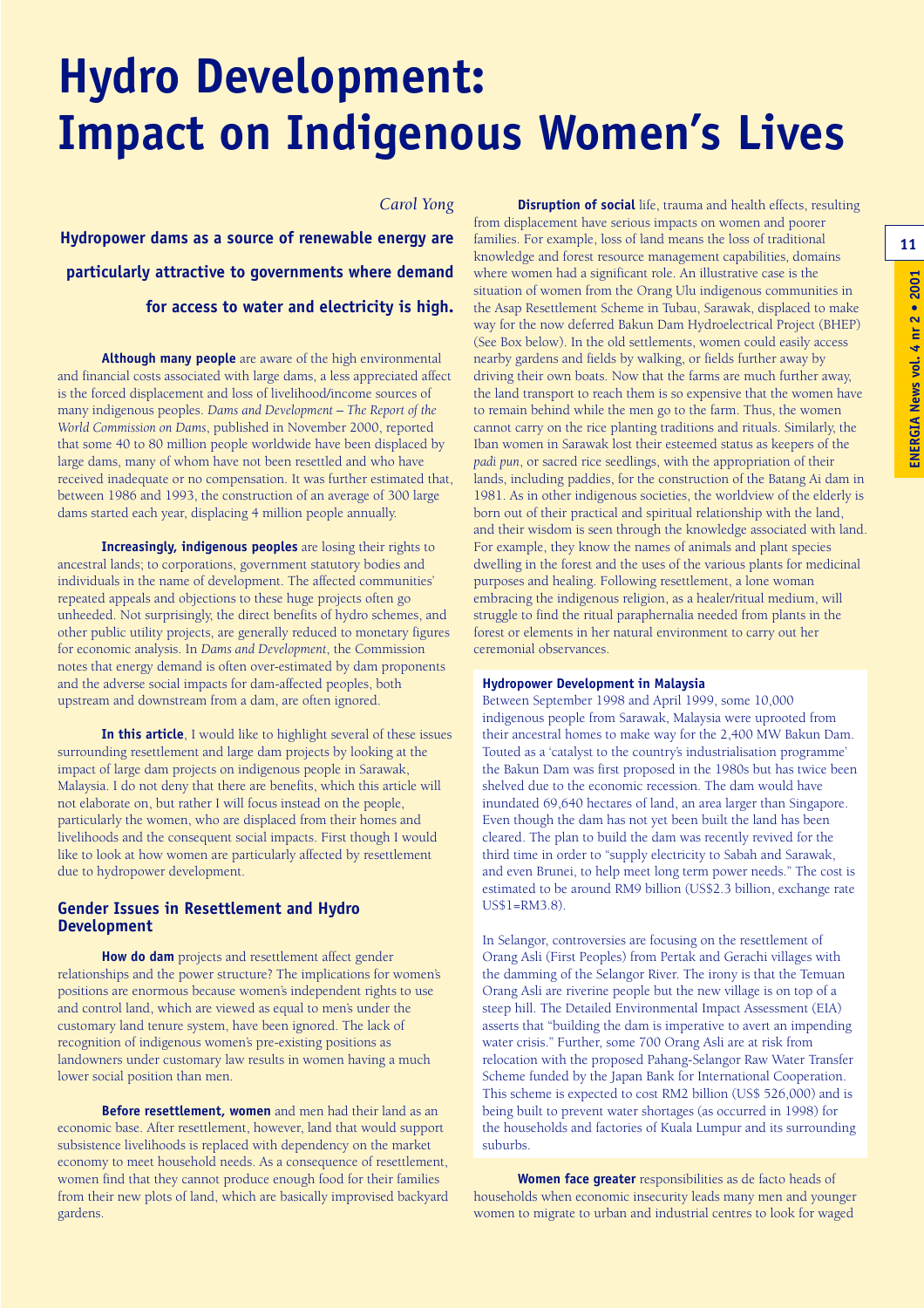work. My data from the Tampasak resettlement village in Sabah revealed that nearly one-third (30%) of the households were femaleheaded, not just due to widowhood and desertion by spouses, but because of the husband's migration to look for waged work. Take the case of 30-year old Nora. When her husband works away from home as a driver, she works on the farm and looks after their four young children single-handedly. As a consequence of resettlement, families have been spread out in different houses or have moved away. Thus women cannot easily call on other family members to help with the domestic chores or economic activities outside the household. Furthermore, in a situation where women and men need to look for waged work, it is easier, due to the prevailing cultural and social biases, for the men to migrate to cities or neighbouring countries such as Brunei and Singapore.

**Women have less** access to the benefits generated by dams, when the prevailing gender bias and gender-blindness recognise men as household heads through which access and opportunities for the family are channelled. This can at best widen gender disparities, and at worst, marginalise women to the extent that they are further impoverished.

#### **Indigenous Women Oppose Dam Development in Malaysia**

"We objected to the dam because we fear being resettled. It is much easier for men to look for alternative dwellings and jobs. But we women have our children to consider as well as our land and farms. If we lose our land, we lose everything!"

**I heard the** above statement from a 31-year old mother living in Tampasak resettlement village in Penampang. She explained why the women were determined to stop the construction of the Babagon Dam. Inevitably, women bear the brunt of any loss of traditional lands. Apart from rice planting to feed the family, access to land allows women to cultivate rubber trees and fruit crops to obtain income for their family and themselves. This opportunity was submerged by the Babagon Dam, as another woman from the village echoed: "Previously, when I worked hard at tapping the rubber trees in my forest land, I got between RM800-1000 (US\$200-250) a month. Now I have to ask my husband for money, even to buy a pair of shoes!" Therefore, large numbers of women from the villages affected by the Babagon Dam were strongly motivated to participate in the dam campaign, with strong public support. They carried out activities such as mobilising fellow villagers for signature collection, door-to-door campaigning, writing petitions, and meeting with the authorities and dam contractors.

**The losses by** women are increased by the compensation structure for dam-affected peoples, which itself is controversial, particularly when applied to customary tenure rights. As the Tampasak case illustrates, compensation entitlements for land are based on legal proof of land ownership and agricultural use of land while houses, graves, other cultural artefacts and crops are valued or assessed based on government inventories. "Compensation did not take into account non-quantifiable and non-monetary values on which livelihoods, identity and culture were based, and even if it did, how could this loss be quantified and compensated" is a familiar lament among displaced indigenous peoples. Thus individuals or families with land held under native titles are neither counted nor compensated, further aggravating their loss following resettlement. In cases where compensation packages were promised in an effort to resettle the affected people, time and again they end up being short changed. In some cases women suffer a double blow, not only are their traditional rights to land ownership not recognised but also the compensation ends up in the hands of a few individuals such as the male local leaders.



*The author (second right) is seen here with three Orang Asli Temuan women from villages in Selangor, Malaysia where controversy has arisen due to plans to relocate villagers to make way for a scheme to dam the Selangor River. (Photo: Courtesy of Carol Yong)*

**After a six-year** struggle (1989-1994), the affected villagers, and particularly the women, failed to stop the Sabah state government's plans to develop the Babagon Dam project, which was mooted in the early 1980s but for which construction work on the dam only started in 1992. The 30-odd affected families (about 200 Kadazandusun indigenous peoples) were moved between 1994 and 1995 to a new settlement site on the southern fringe of the old village. Despite the failure to stop the dam, the experience of the anti-dam campaign has encouraged the development of women as leaders and organisers in the Tampasak village. Even the attempts by the police to divide the villagers turned out to be a blessing in disguise, for it helped to strengthen the zeal of the women in protecting their rights to customary lands. As one women confessed to me, "At first, I was really scared to face the Minister and District officer, and certainly the police. These male leaders and politicians, and even some of the male members of our communities, laughed at us women. Slowly, when I realised the significance of our role, I became braver."

#### **Lessons for the Future**

**Hydropower dams as** a source of renewable energy are particularly attractive to governments where demand for access to water and electricity is high. However, notwithstanding the benefits from better access to public transport, town hospitals and the possibility of using electrical household items, the resettlement that accompanies the building of dams is a disruptive and painful process. Crucial issues cannot be ignored: subversion of indigenous land rights and tenure, economic vulnerability, disintegration of social relationships and indigenous values and knowledge, changing gender relationships and mental well-being of the affected people. Women have been particularly affected, loosing social status and economic security, and loosing access to their cultural and religious identities. Thus, it is imperative that lessons be learned from past injustices committed on dam-affected people in order to immediately rectify the shortcomings and to seek reparation for them. ■



◆ Carol Yong is a feminist researcher and activist from Malaysia. She has been involved in the women's movement and indigenous organisations since the late-1980s and has carried out research on forestry, dams and resettlement and indigenous peoples.

◆ For further information, please contact: **Carol Yong at: sskero@hotmail.com**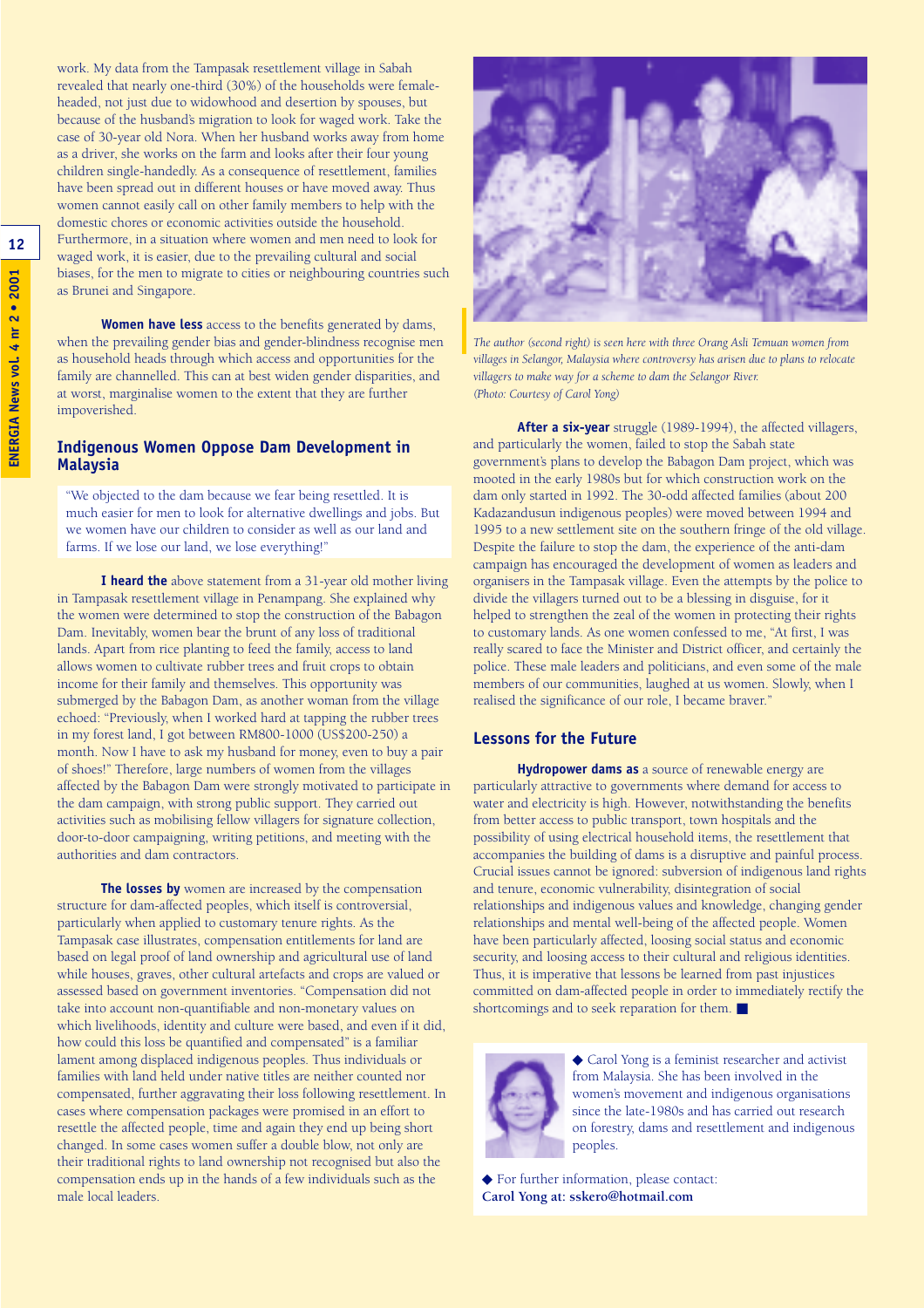## **Involvement of Women in Joint Forest Management (JFM) in Andhra Pradesh State - Grass Roots Concerns**

*D. Suryakumari*

**Forests in India have suffered serious depletion due to relentless pressures arising from ever increasing demands for fuelwood, fodder and timber; the inadequacy of protection measures; the diversion of forest lands to non-forest uses; and the tendency to look upon forests as revenue earning resources.**

**This situation led** to a review and the revision of the National Forest Policy in 1988. The principal aim of forest policy is – "To ensure environmental stability and maintenance of ecological balance including atmospheric equilibrium which are vital for sustenance of all life forms – human, animal and plant". In a major change from the early days of forest management, the Ministry of Environment and Forests sent out a circular to all State Governments on 1st June 1990, supporting the involvement of village committees and NGOs in the regeneration, management and protection of degraded forests. This has paved the way for the State Governments concerned to formulate policies involving people in the management of forests.

**Thus, Joint Forest** Management (JFM) was initiated in the state of Andhra Pradesh, during 1993-94, in accordance with the National Forest Policy of 1988. The modalities of involving local communities are spelt out in detail in a Government Order which has been modified a few times to incorporate changes warranted by experience in implementation. The special features of this programme are (i) providing people with access to, and control over, resources and (ii) attempting to involve women to a large degree in resource management programmes. This article will examine to what extent this second objective has been achieved, and what needs to be done in order to ensure greater participation by women.

**Community organisations, called** VSSs, were formed at village level. All villagers became members and each household has to be represented by a man and a woman. The VSS members have to elect an "Executive Committee" (between 7 and 15 members) of which women's representation should be not less than 30%. The executive/management committee members have to elect a chairperson to lead the committee. Thus, the policy is designed to involve women at both participation and decision-making levels.

**At the village** level, a certain amount (from 25 to 300 hectares depending on the size of the village) of forestland is demarcated for the VSS and a memorandum of understanding between the VSS and the Forest Department (FD) is signed, laying down what can be done with the land. The VSS has to protect the area and in return is entitled to enjoy usufruct rights. Work connected to the plantation, thinning out, soil moisture conservation etc. that

needs to be carried out in that area will be carried out by the VSS members according to a plan of work. The FD provides the finance required.

#### **Women's Involvement in JFM in Reality**

**This article explores** the extent to which women really participate, and what benefits they really receive, based on a qualitative study in three regions of the state in which there are 40 VSSs operating. The main findings were:

- The women are generally not well aware of the programme. They only know that there is some work in which they can participate as wage earners.
- There are always some women at the local range or division level meetings; but each time different women go, so there is little continuity.
- The number of women on the management committees is never greater than 30%, and often less (though the Government Order stipulates a minimum of 30%).
- Most of the management committee members do not know that they are on the committee; and the few who know are not sure of what they have to do.
- Not all women are informed about the meetings.
- Women are not paid equal wages with men, even when the nature of the work is the same. The decision on wage rates is entirely in the hands of the VSS.
- Participation by women in the work is the same as that by men in terms of the number of workers.



*The author (front left) is seen here interviewing women members of the VSS in Andhra Pradesh in order to assess their experience with the JFM programme and discuss how to ensure their active involvement in the programme's leadership (Photo: Courtesy of Margaret Skutsch).*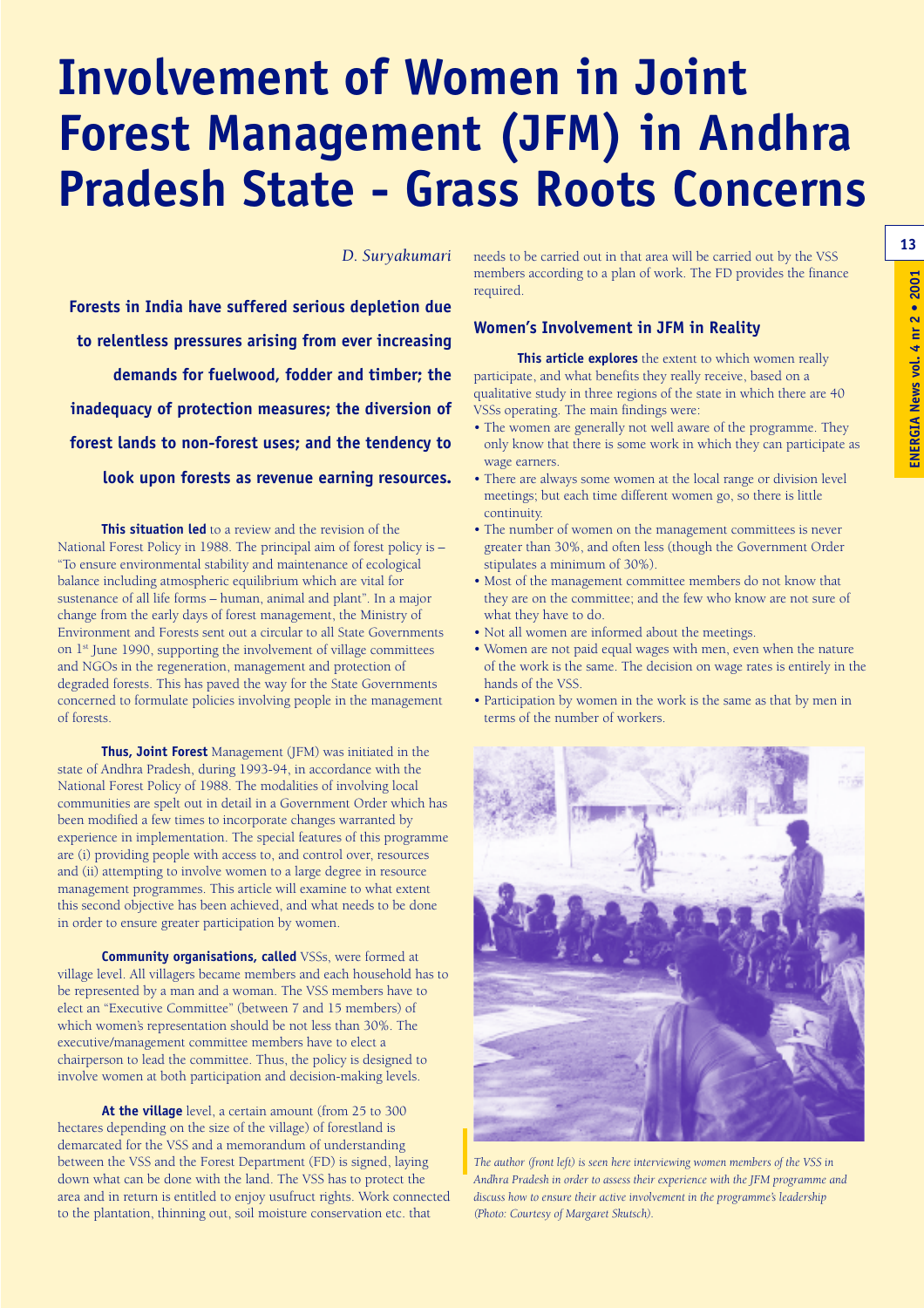**It is interesting** to consider why these discrepancies between men and women persist, and for this reason a study was made of the views of the male members of the VSSs. The following questions were asked:

- Whether they are willing to have 50% women members on the Committee?
- Whether they agree with women being paid equal wages to men?
- Whether they are willing for women to go for training etc. outside the village?
- Whether they are willing to accept suggestions made by women?

**Interestingly, in almost** all places, the answers to all the above questions were affirmative, although the following comments were made:

- Regarding women's equal participation in committees and accepting their suggestions in these committees: they had no objections (in fact, it was not clear why so few women were on these committees).
- Regarding wages: most of the time people working in agriculture have private landlords, and these refuse to pay equal wages to men and to women. Would the occasional equal payment for forest work really help? Also they think that the real heavy work, which only men can do, should be better paid. However other work that both men and women can do should be paid equally.
- Regarding sending women on training programmes: the views varied. There was concern about women travelling long distances alone, and about what would happen at home if they were absent for two or three days, especially as regards the care of young children and cooking. In some cases, even when their own VSS president went for such training, they feel hesitant for sociocultural reasons about sending women along with him.

**In general, it** seems that men at grassroots levels are not inherently averse to the idea of more involvement by women, but they see a lot of practical problems.

In contrast to the village men, the views of the men in other stakeholder groups were much more negative. Some Forest Department officials who work at village level, some NGO staff members, and the villagers who do not participate in forest work themselves (because of their better financial status), have a different opinion about the potential role of women in the JFM. This group generally belonged to the middle class or the landlord class, who always express difficulty about women's involvement in the programme. They express the view that forest management is men's work. This is despite the fact that it is well known that firewood is the responsibility of women, and that maintenance of the forest is necessary for a sustainable supply of firewood into the future.

#### **What Can Be Done?**

**A lot needs to** be done to address the problem of the lack of involvement of women in JFM. Though there are a considerable number of publications related to JFM; material addressing women's interests is very limited. Campaigns are all focused on forest protection, conservation etc., but not on women taking leadership roles. Given that the men in the villages are not really opposed, but simply worried about practical problems, the most immediate and appropriate actions would seem to be:

- Bringing large-scale awareness to women through organising regional workshops, campaigns, cultural programmes, and by disseminating information in the local language (Telugu). This could focus on the role of forest management in helping to solve women's energy problems.
- Ensuring that at least two women members attend training courses along with the VSS President (where it is a man).
- Taking adequate care in selecting women committee members; i.e. women who do not have infant children and who can spare some time.
- Creating exclusive recreational spaces for women at village level to bring them into the public domain for relaxation and informal exchanges among themselves.
- Addressing women's health concerns through the VSS, so that they feel involved in the VSS.
- Channelling other development schemes through the VSS, which would offer scope for the sustainability of the VSS as an institution, and scope for women to develop managerial skills.
- Organising region-specific training programmes of particular interest to women, based on sociocultural practices.

**Once the above** concerns are addressed, the process of mainstreaming women may be smoother. There are currently only a few articulate women, so it is hard for them to bring changes to a vast programme such as the JFM, which covers about 6,600 villages in the state. The more women that are trained and involved at grassroots level, with the backing of the village men, the more they may be able to counter the negative views of officials and other outside parties. ■

#### **Acknowledgements**

The author expresses her deep sense of gratitude to Sri M.V. Sastri of Centre for World Solidarity for suggestions, and to HIVOS for supporting the programme.

The encouragement and guidance of Dr. Margaret Skutsch in preparing this paper is fondly remembered.



◆ Dr. D. Suryakumari holds a PhD in Botany and has been associated with the Communities since 1991 through Farm Forestry and Women's Self-Help groups and Joint Forest Management (JFM) Programmes in Andhra Pradesh, India. She is presently with the Centre for World Solidarity as Joint Director JFM. The CWS JFM programme is a

network programme involving 32 NGOs in 10 districts of AP, guiding around 600 VSSs.

◆ For further information on this article, please contact: **Dr. D. Suryakumari, Programme Coordinator – JFM, Centre for World Solidarity, 12-13-445, Street No.1, Taranaka, Secunderabad 500 017, A.P., India.**

#### **PUBLICATIONS**

**Gender Issues in Wood Energy. A workshop organised by Gender and Development Studies for FAO, Regional Wood Energy Development Programme (RWEDP) and held at Asian Institute of Technology in Bangkok, 21-23 November, 2000**

RWEDP has sponsored national gender and wood energy workshops in four countries (Laos, China, Cambodia, and Vietnam) as well as training workshops. The Gender and Wood Energy in Asia workshop was based on this and other work and looked at various alternatives to solve the cooking/wood energy problem, such as kerosene/gas subsidies, improved stoves, and other renewable energy/energy-saving solutions.

◆ For more information about the outcome of the workshop, please contact RWEDP at:

**Regional Wood Energy Development Programme in Asia (GCP/RAS/154/NET)** 

**FAO Regional Office for Asia and the Pacific, Maliwan Mansion, Phra Atit Road, Bangkok 10200, Thailand;** 

**Tel: +66.(0).2.2802760, Fax: +66.(0).2.280 0760, Email: rwedp@fao.org**

**14**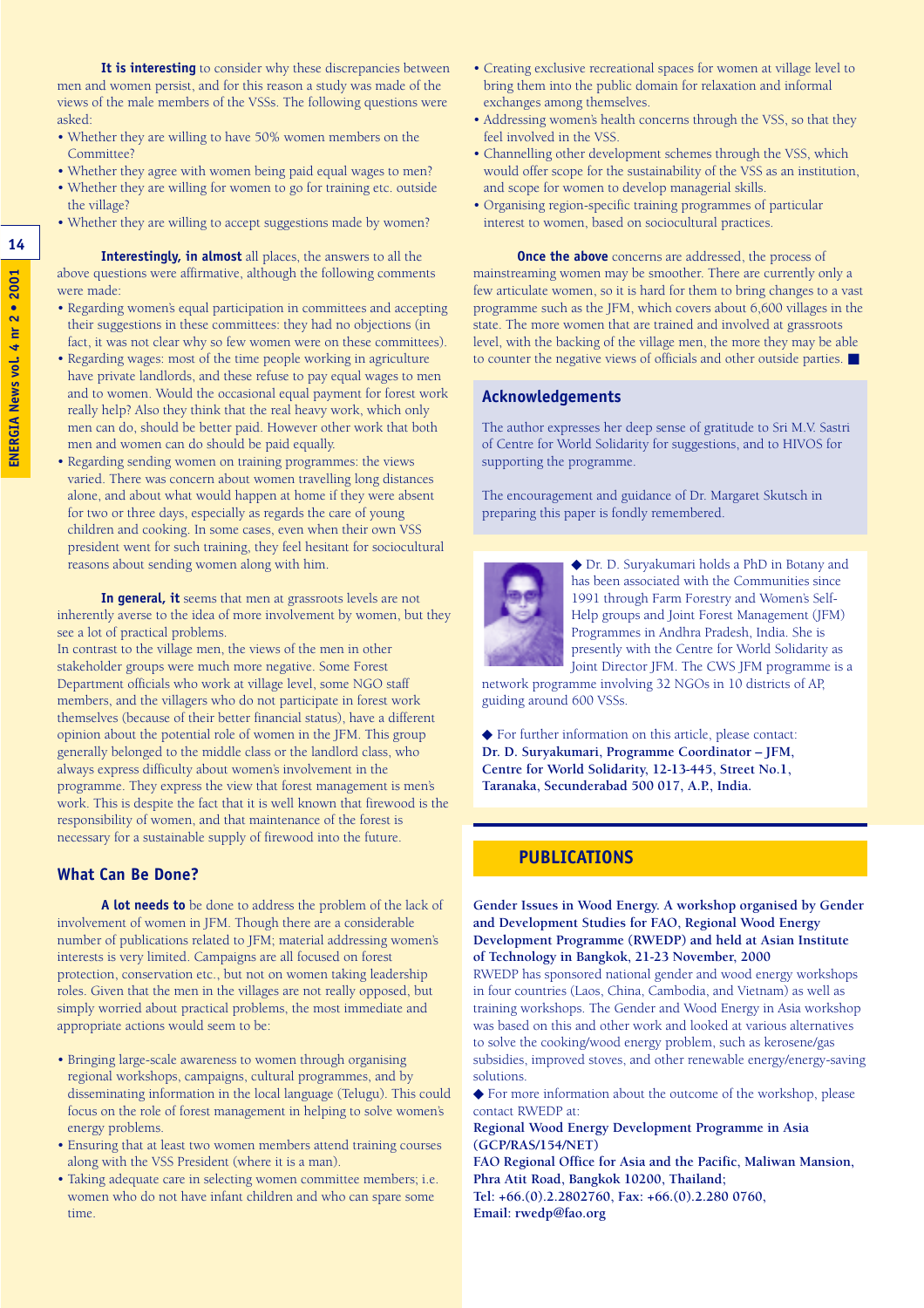## **The Bulletin Board**

#### **CONFERENCE INFORMATION**

#### **ISES 2001 Solar World Congress, 25 November to 2 December, 2001 in Adelaide, Australia**

The Congress is organised jointly by the International Solar Energy Society (ISES) and the Australian and New Zealand Solar Energy Society (ANZSES).The overall theme of the Congress is "Bringing Solar Down to Earth".

ENERGIA members are planning to organise a special session on Gender and Sustainable Energy at the Congress.

◆ For further information about this special session, please contact:

**Judy Johnson, Environment Australia, P.O. Box 787, Canberra, ACT 2600 Australia; Tel: +61.(0)2.6250 7525, Fax: +61.(0)2.6250 0387, Email: Judy.Johnson@ea.gov.au** ◆ For further information about the ISES 2001 Solar World Congress, please contact: **ISES 2001 Solar World Congress, c/o Hartley Management Group Pty Ltd, P.O. Box 20, Kent Town 5071, South Australia; Tel: +61.(0)8.8363 4399, Fax: +61.(0)8.8363 4577, Email: ises2001@hartleymgt.com.au**

#### **18th Congress of the World Energy Council (WEC), 21-25 October 2001 in Buenos Aires, Argentina**

The Congress will be centred around the theme "Energy Markets: The Challenges of the New Millennium" and will be the first WEC Congress to be held in Latin America, a region with expanding and dynamic energy markets. It will include sessions on the following three topics: "World Energy Market Challenges", "Regional Energy Market Challenges", and "Are Market Mechanisms Efficient Enough for Energy Resource Allocation?" A round-table session will be devoted to environmental and sociocultural concerns.

◆ For more information, please contact: **18th WEC Congress 2001 – Event Organiser, Congresos Internacionales SA, Moreno 584 – Piso 9 – C1091AAL Buenos Aires, Argentina; Tel: +54.(0)11.4342 3216, Fax: +54.(0)11.4331 0223, Email: 18th-wec@congresosint.com.ar, Website: www.mbendi.co.za/wec/congress.htm**

**Planning and Capacity Building Meeting for the Earth Summit 2002 and Beyond, 6-7 August 2001 in Wits, South Africa** The meeting is organised by the Southern African Gender and Energy Network (SAGEN) and will be held at the Minerals

and Energy Policy Centre (MEPC), the coordinator for SAGEN, and the national focal point for the South African network on Gender and Energy. The expected outputs of the planning meeting are:

- 1. a detailed workplan for the forthcoming Earth Summit 2002 and beyond.
- 2. a communication strategy for the network.
- 3. strategies for fundraising, and proposals for funding activities for the national and regional network.
- 4. an allocation of responsibilities for proposal writing and fundraising.

◆ For more information, please contact: **Tieho Theoha, Minerals and Energy Policy Centre, P.O. Box 395, Wits 2050 South Africa; Tel: +27.(0)11.403 8013, Fax: +27.(0)11.403 8023, Email: tieho@mepc.org.za**

**World Renewable Energy Congress VII and Exhibition Cologne Congress Centre, Cologne,**

**Germany, 29 June - 5 July, 2002** Call for papers for the "Energy, Gender and Poverty Reduction" workshop. ◆ For more information, please contact: **Prof A Sayigh, Congress Chairman, 147 Hilmanton, Lower Earley, Reading RG6**

**4HN, UK; Tel: +44.(0)118.9611364, Fax: +44.(0)118.9611365;** 

**Email: asayigh@netcomuk.co.uk** 

#### **PUBLICATIONS**

#### **UNDP. Generating Opportunities: Case Studies on Energy and Women. April 2001.**

This book of case studies was prepared as part of a UNDP project entitled "Energy and Women: Generating Opportunities for Development", which was initiated in

### **Internet Resources WWW**

**GENES, the Mesoamerican Gender in Sustainable Energy Network is online.** GENES has launched its web pages. They are in Spanish and cover background information on the Network, its mission and vision, its goals, activities, a view of the future, and contact information. **Visit the website at: www.geocities.com/red\_genes/index.html**

February 1999 with support from the Swedish International Development Cooperation Agency and the UNDP's Sustainable Energy Global Programme. The publication looks at critical policy and programme design options to improve women's access to modern energy services based on the lessons learned in the eight case studies presented.

The publication can be viewed electronically at:

**www.undp.org/seed/eap/Publications/200 1/2001a.html**

◆ For more information, please contact: **Susan McDade, Energy and Atmosphere Programme, Bureau for Development Policy, UNDP, 304 E. 45th St., 9th floor (Room 9100), New York, NY 10017, USA, Tel: +1.(0)212.906 6085, Fax: +1.(0)212.906 5148, Email: susan.mcdade@undp.org** 

### **RESEARCH**

**Latin American Search Conference on Women in Energy and Environment**

Dr. Julie Rowney and Dr. Alan Calhoon of OLADE, the Latin American Energy Organisation are currently planning search conferences in 10 to 12 Latin American countries with the intention of documenting the issues facing women in the energy and the environment sector. They invite you to share information on research, either English or Spanish, which you may be aware of. ◆ For more information and to share your

research, please contact: **Salimah Janmohamed, SH 457 OLADE Project Office, Faculty of Management, University of Calgary, 2500 University Drive NW, Calgary, AB T2N 1N4, Canada; Tel: +1.(0)403.220 8453, Email: sfjanmoh@ucalgary.ca**

**Centre for Renewable and Sustainable Technologies (CREST)** has a comprehensive website on energy and other sustainable technologies. Links on this site lead you to electronic reports, journals, and other websites. Of special interest is the electronic slideshow 'Women and New and Renewable Sources of Energy', which contains 52 slides on the subject. Visit the website at:: **www.solstice.crest.org** For the slideshow, go to: **www.solstice.crest.org/renewables/womenand-energy/index.html**